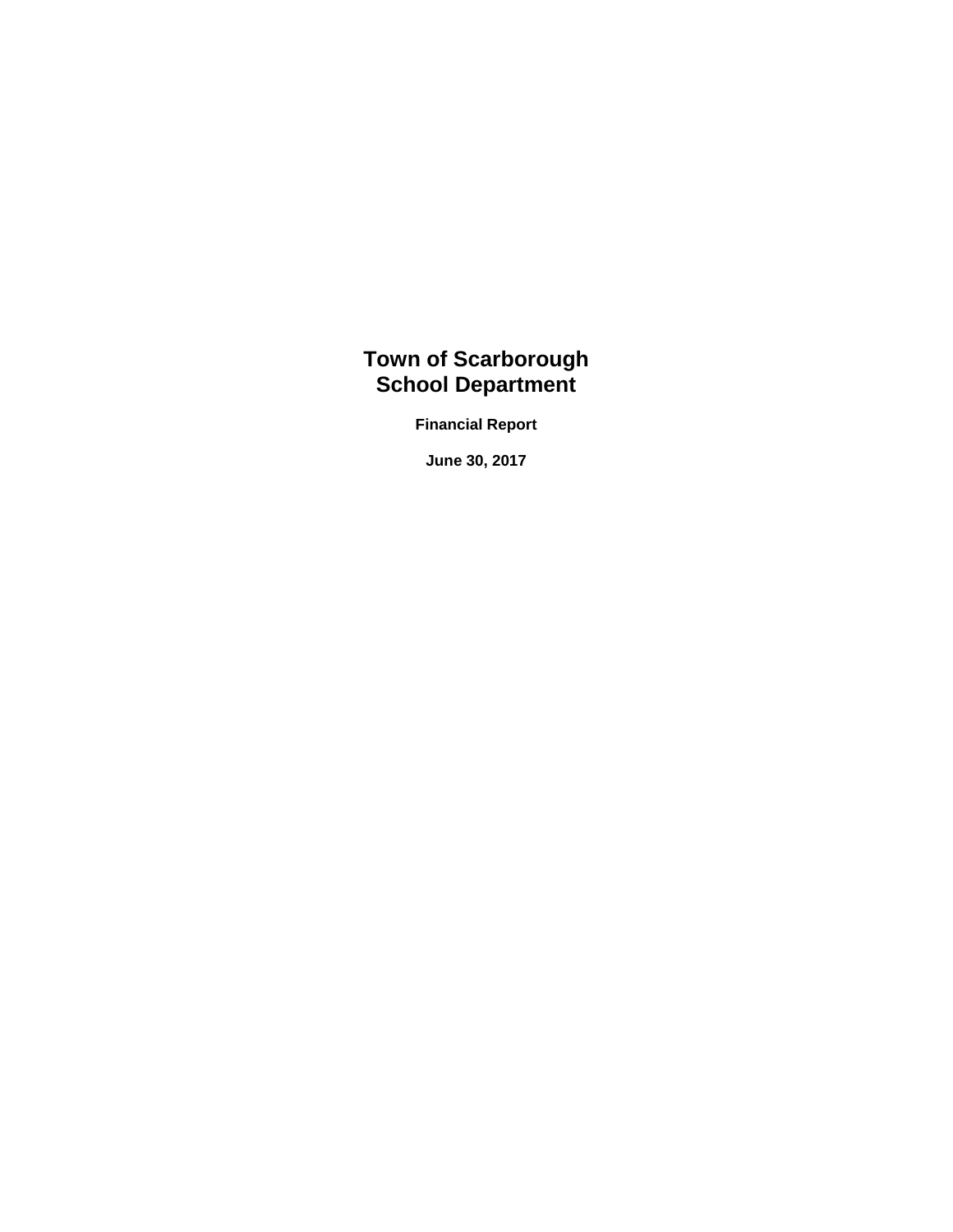# **CONTENTS**

| <b>Independent Auditors' Report</b>                                                                                                   | 1              |
|---------------------------------------------------------------------------------------------------------------------------------------|----------------|
| <b>Balance Sheet - Governmental Funds</b>                                                                                             | $\mathbf{3}$   |
| Statement of Revenues, Expenditures and Changes in Fund Balances -<br><b>Governmental Funds</b>                                       | 4              |
| <b>Statement of Revenues, Expenditures and Changes in Fund Balance</b><br>Budget (Non-GAAP Budgetary Basis) and Actual - General Fund | 5              |
| <b>Statement of Fiduciary Net Position - Fiduciary Funds</b>                                                                          | 6              |
| Statement of Changes in Fiduciary Net Position - Fiduciary Funds                                                                      | $\overline{7}$ |
| <b>Notes to Financial Statements</b>                                                                                                  | 8              |
| <b>Independent Auditor's Report on Additional Information</b>                                                                         | 15             |
| Schedule of Revenues, Expenditures and Changes in Fund Balances -<br><b>Special Revenue Funds</b>                                     | 16             |
| Schedule of Revenues, Expenditures and Changes in Fund Balances -<br><b>Non-major Capital Projects Funds</b>                          | 17             |
| Schedule of Changes in Fiduciary Net Position -<br><b>Private-Purpose Trust Funds</b>                                                 | 18             |
| <b>Statement of Cash Receipts and Cash Disbursements -</b><br><b>Student Activity Funds</b>                                           | 19             |
| <b>Schedule of Expenditures of Federal Awards</b>                                                                                     | 26             |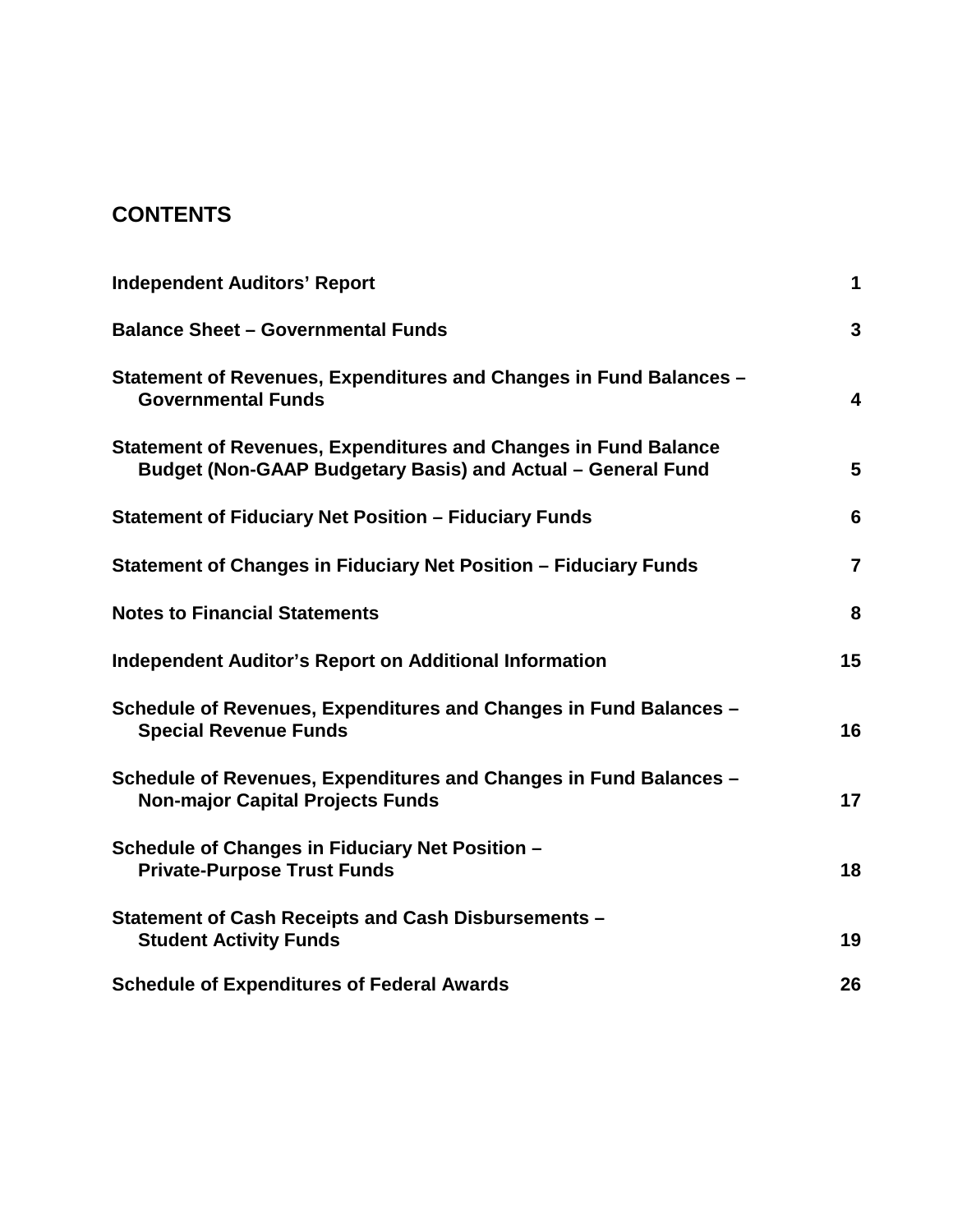

Accessible Approachable Accountable

#### **Independent Auditors' Report**

Board of Education Town of Scarborough School Department Scarborough, Maine

#### **Report on the Financial Statements**

We have audited the accompanying financial statements of the major fund and the remaining fund information of the Town of Scarborough School Department (the School Department), a department of the Town of Scarborough, Maine, as of and for the year ended June 30, 2017, and the related notes to the financial statements as listed in the table of contents.

#### *Management's Responsibility for the Financial Statements*

Management is responsible for the preparation and fair presentation of these financial statements in accordance with accounting principles generally accepted in the United States of America; this includes the design, implementation, and maintenance of internal control relevant to the preparation and fair presentation of financial statements that are free from material misstatement, whether due to fraud or error.

#### *Auditors' Responsibility*

Our responsibility is to express opinions on these financial statements based on our audit. We conducted our audit in accordance with auditing standards generally accepted in the United States of America. Those standards require that we plan and perform the audit to obtain reasonable assurance about whether the financial statements are free from material misstatement.

An audit involves performing procedures to obtain audit evidence about the amounts and disclosures in the financial statements. The procedures selected depend on the auditors' judgment, including the assessment of the risks of material misstatement of the financial statements, whether due to fraud or error. In making those risk assessments, the auditor considers internal control relevant to the entity's preparation and fair presentation of the financial statements in order to design audit procedures that are appropriate in the circumstances, but not for the purpose of expressing an opinion on the effectiveness of the entity's internal control. Accordingly, we express no such opinion. An audit also includes evaluating the appropriateness of accounting policies used and the reasonableness of significant accounting estimates made by management, as well as evaluating the overall presentation of the financial statements.

We believe that the audit evidence we have obtained is sufficient and appropriate to provide a basis for our audit opinions.

#### *Opinions*

In our opinion, the financial statements referred to above present fairly, in all material respects, the respective financial position of the major fund and the remaining non-major fund information of the Town of Scarborough School Department, as of June 30, 2017, and the respective changes in financial position and the respective budgetary comparison for the General Fund for the year then ended in accordance with accounting principles generally accepted in the United States of America.

# Macpage LLC

30 Long Creek Drive, South Portland, ME 04106-2437 | 207-774-5701 | 207-774-7835 fax | cpa@macpage.com One Market Square, Augusta, ME 04330-4637 | 207-622-4766 | 207-622-6545 fax 225 Cedar Hill Street, Suite 200, Marlborough, MA 01752 | 800-339-5701 | 207-774-7835 fax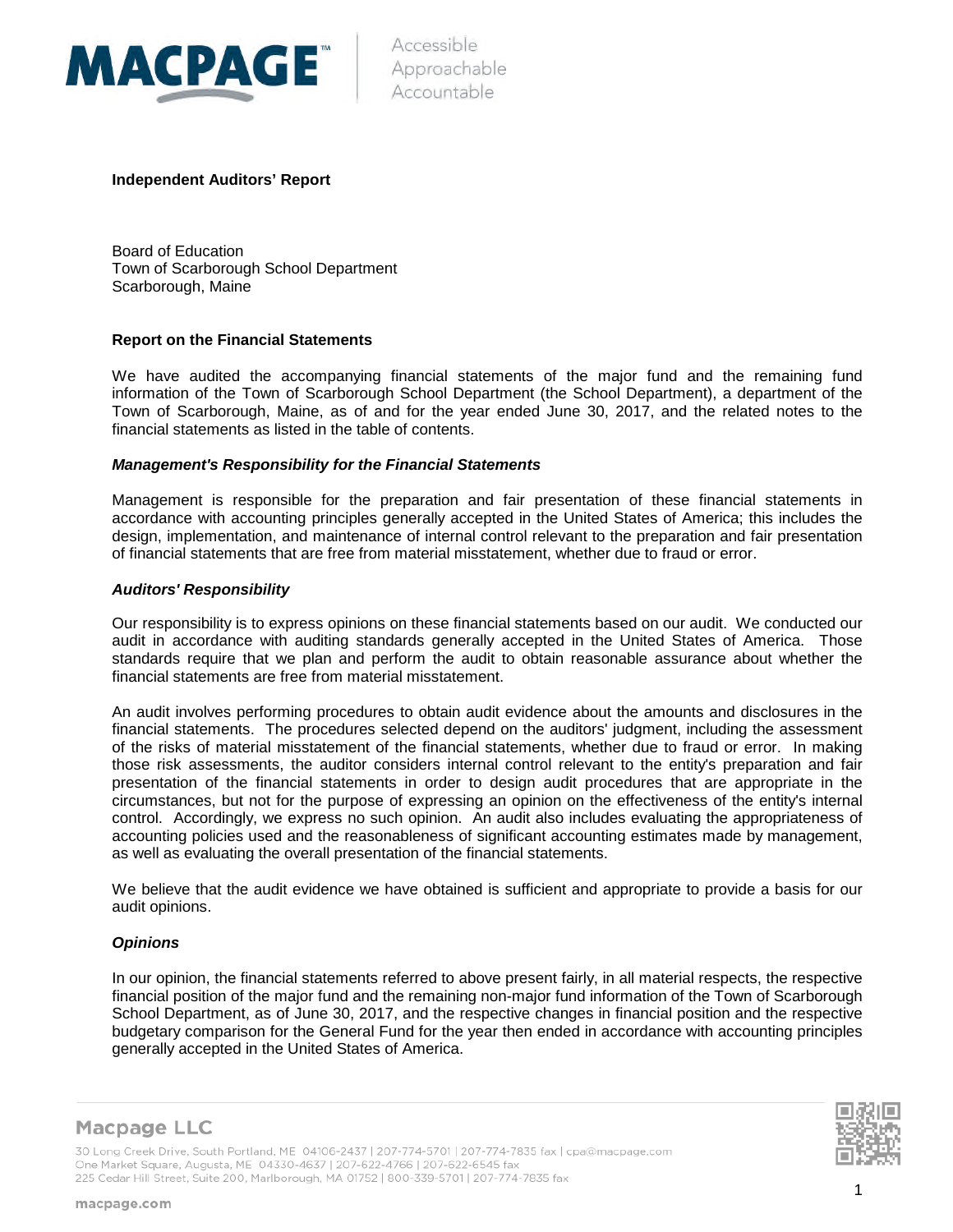Board of Education Town of Scarborough School Department

#### *Emphasis of Matter*

As discussed in Note 1, the financial statements of the Town of Scarborough School Department are intended to present the financial position, the changes in financial position of only that portion of the major fund and the remaining fund information of the Town of Scarborough, Maine that is attributable to the transactions of the School Department. They do not purport to, and do not, present fairly the financial position of the Town of Scarborough, Maine as of June 30, 2017, the changes in its financial position for the year then ended in conformity with accounting principles generally accepted in the United States of America. Our opinions are not modified with respect to this matter.

### **Other Matters**

#### *Required Supplementary Information*

Management has not presented the Management's Discussion and Analysis that accounting principles generally accepted in the United States of America requires to be presented to supplement the basic financial statements. Such missing information, although not a part of the basic financial statements, is required by the Governmental Accounting Standards Board, who considers it to be an essential part of financial reporting for placing the basic financial statements in an appropriate operational, economic, or historical context. Our opinion on the basic financial statements is not affected by this missing information.

Macpage LLC

South Portland, Maine January 25, 2018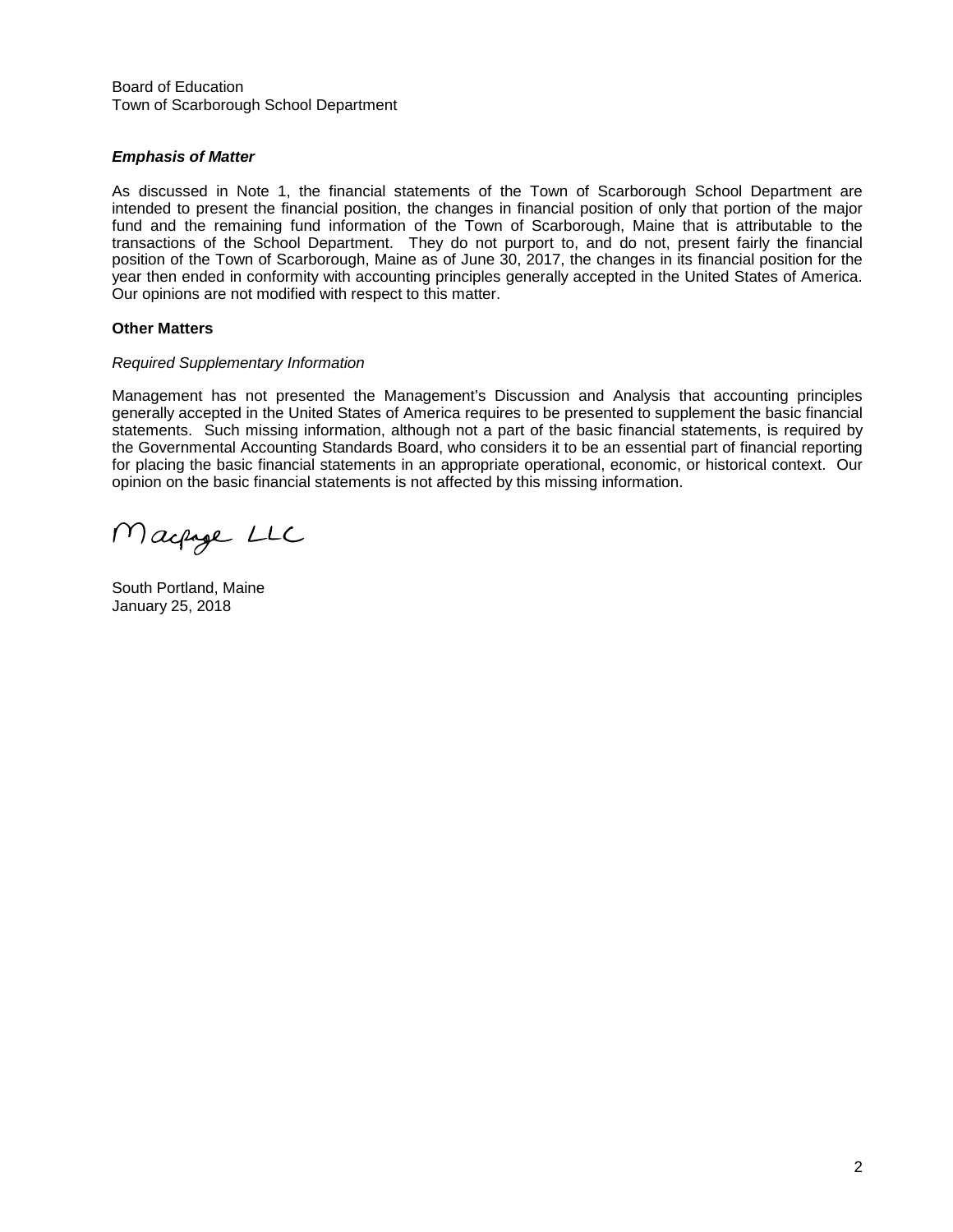# **Balance Sheet Governmental Funds**

**June 30, 2017**

| 00116 JV, LV I I<br><b>Assets</b>                               | General<br>Fund           | Non-Major<br>Special<br>Revenue<br>Funds | Non-Major<br>Capital<br>Projects<br>Funds | Total<br>Governmental<br>Funds       |
|-----------------------------------------------------------------|---------------------------|------------------------------------------|-------------------------------------------|--------------------------------------|
| Due from the Town<br>Intergovernmental receivables<br>Inventory | \$<br>6,653,420<br>64,822 | \$<br>237,597<br>157,430<br>27,546       | \$<br>281,720                             | \$<br>7,172,737<br>222,252<br>27,546 |
| <b>Total Assets</b>                                             | \$<br>6,718,242           | \$<br>422,573                            | \$<br>281,720                             | \$<br>7,422,535                      |
| <b>LIABILITIES AND FUND BALANCES</b>                            |                           |                                          |                                           |                                      |
| <b>Liabilities</b>                                              | \$<br>418,054             | \$<br>44,083                             | \$<br>270,498                             | \$<br>732,635                        |
| Accounts payable<br>Accrued payroll                             | 3,764,152                 |                                          |                                           | 3,764,152                            |
| Accrued withholdings                                            | 24,938                    |                                          |                                           | 24,938                               |
| Accrued compensated absences                                    | 84,864                    |                                          |                                           | 84,864                               |
| Accrued vacation                                                | 82,280                    |                                          |                                           | 82,280                               |
| Unearned revenue                                                |                           | 2,539                                    |                                           | 2,539                                |
| <b>Total Liabilities</b>                                        | 4,374,288                 | 46,622                                   | 270,498                                   | 4,691,408                            |
| <b>Fund Balances</b>                                            |                           |                                          |                                           |                                      |
| <b>Fund balances</b>                                            |                           |                                          |                                           |                                      |
| Nonspendable                                                    |                           |                                          |                                           |                                      |
| Inventory<br>Restricted                                         |                           | 27,546                                   |                                           | 27,546                               |
| Special revenue funds                                           |                           | 348,405                                  |                                           | 348,405                              |
| Capital project funds                                           |                           |                                          | 11,222                                    | 11,222                               |
| Assigned                                                        |                           |                                          |                                           |                                      |
| Carryover                                                       | 2,102,464                 |                                          |                                           | 2,102,464                            |
| Unassigned                                                      |                           |                                          |                                           |                                      |
| General fund                                                    | 241,490                   |                                          |                                           | 241,490                              |
| <b>Total Fund Balances</b>                                      | 2,343,954                 | 375,951                                  | 11,222                                    | 2,731,127                            |
| <b>Total Liabilities and Fund Balances</b>                      | \$<br>6,718,242           | \$<br>422,573                            | \$<br>281,720                             | \$<br>7,422,535                      |

See independent auditors' report. The accompanying notes are an integral part of these financial statements. 3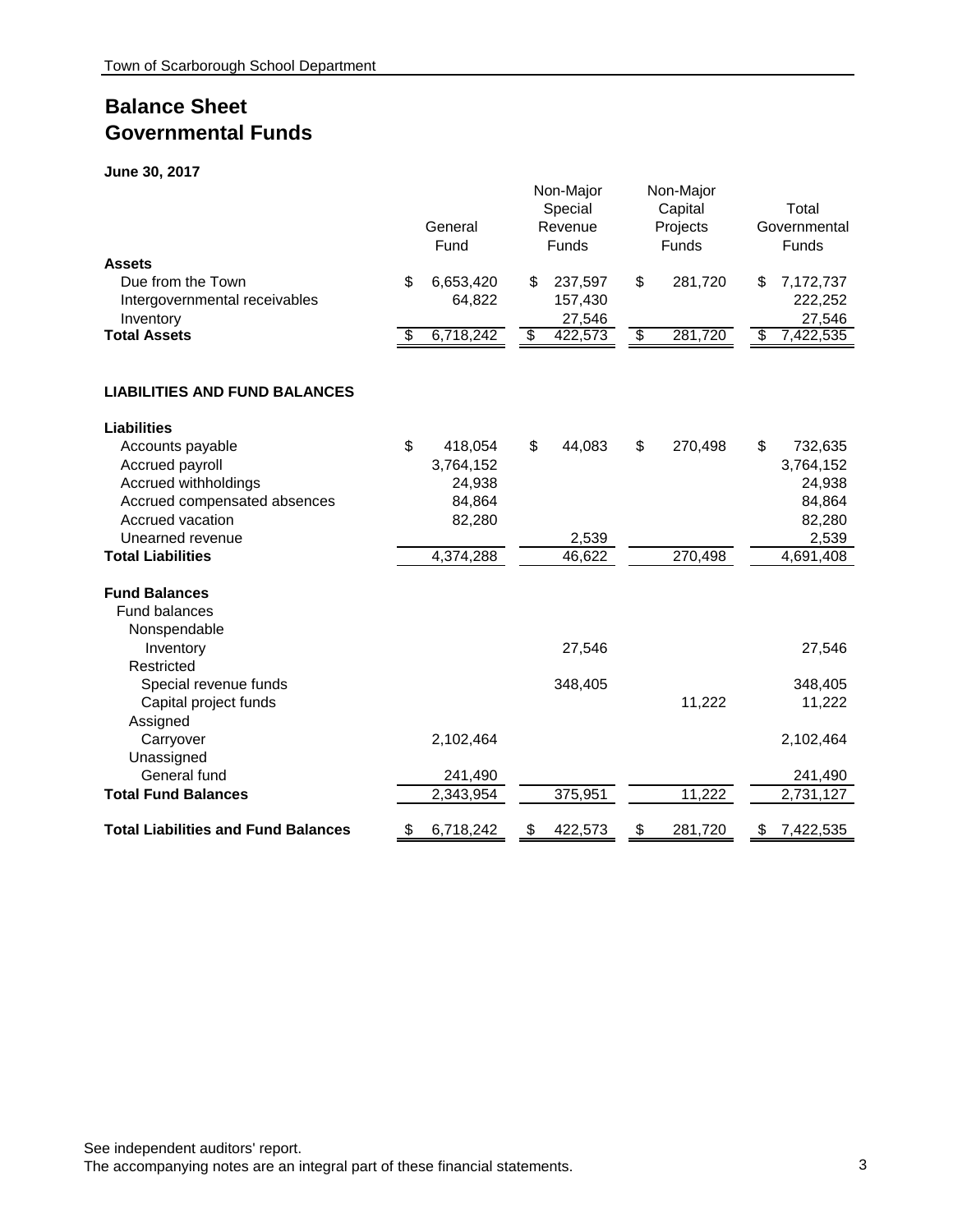# **Statement of Revenues, Expenditures and Changes in Fund Balances - Governmental Funds**

**Year Ended June 30, 2017**

|                                                           | General<br>Fund | Non-Major<br>Special<br>Revenue<br><b>Funds</b> | Non-Major<br>Capital<br>Projects<br><b>Funds</b> | Total           |
|-----------------------------------------------------------|-----------------|-------------------------------------------------|--------------------------------------------------|-----------------|
| <b>Revenues</b>                                           |                 |                                                 |                                                  |                 |
| Local allocation                                          | \$39,734,010    |                                                 | \$<br>56,000                                     | \$39,790,010    |
| State subsidy                                             | 3,499,284       |                                                 |                                                  | 3,499,284       |
| State subsidy - adult education                           | 29,306          |                                                 |                                                  | 29,306          |
| State agency clients                                      | 117,676         |                                                 |                                                  | 117,676         |
| Medicaid revenue                                          | 334             |                                                 |                                                  | 334             |
| On-behalf payments - State of Maine pension contribution  | 2,930,000       |                                                 |                                                  | 2,930,000       |
| Adult education                                           | 150,360         |                                                 |                                                  | 150,360         |
| Student extra-curricular fees                             | 135,053         |                                                 |                                                  | 135,053         |
| Miscellaneous                                             | 149,485         |                                                 | 89,792                                           | 239,277         |
| Intergovernmental revenue                                 |                 | \$<br>1,462,575                                 |                                                  | 1,462,575       |
| Federal donated commodities received                      |                 | 47,195                                          |                                                  | 47,195          |
| Sale of meals                                             |                 | 931,770                                         |                                                  | 931,770         |
| <b>Total Revenues</b>                                     | 46,745,508      | 2,441,540                                       | 145,792                                          | 49,332,840      |
| <b>Expenditures</b>                                       |                 |                                                 |                                                  |                 |
| Regular instruction                                       | 19,003,694      |                                                 |                                                  | 19,003,694      |
| Special education                                         | 6,901,255       |                                                 |                                                  | 6,901,255       |
| Career and technical education                            | 259,555         |                                                 |                                                  | 259,555         |
| Other instruction                                         | 1,046,186       |                                                 |                                                  | 1,046,186       |
| Student and staff support                                 | 4,375,670       |                                                 |                                                  | 4,375,670       |
| System administration                                     | 1,011,382       |                                                 |                                                  | 1,011,382       |
| School administration                                     | 1,700,922       |                                                 |                                                  | 1,700,922       |
| Transportation                                            | 1,353,197       |                                                 |                                                  | 1,353,197       |
| <b>Facilities maintenance</b>                             | 3,561,266       |                                                 |                                                  | 3,561,266       |
| Debt service and other commitments                        | 5,760,631       |                                                 |                                                  | 5,760,631       |
| Adult education                                           | 187,525         |                                                 |                                                  | 187,525         |
| On-behalf payments - State of Maine pension contribution  | 2,930,000       |                                                 |                                                  | 2,930,000       |
| Grant expenditures                                        |                 | 1,211,974                                       |                                                  | 1,211,974       |
| School lunch expenditures                                 |                 | 1,493,725                                       |                                                  | 1,493,725       |
| Federal donated commodities used                          |                 | 47,195                                          |                                                  | 47,195          |
| Capital outlay                                            |                 |                                                 | 1,573,203                                        | 1,573,203       |
| <b>Total Expenditures</b>                                 | 48,091,283      | 2,752,894                                       | 1,573,203                                        | 52,417,380      |
| <b>Deficiency of Revenues Over Expenditures</b>           |                 |                                                 |                                                  |                 |
| <b>Before Other Financing Sources (Uses)</b>              | (1, 345, 775)   | (311, 354)                                      | (1,427,411)                                      | (3,084,540)     |
|                                                           |                 |                                                 |                                                  |                 |
| <b>Other Financing Sources (Uses):</b>                    |                 |                                                 |                                                  |                 |
| Transfers (to) from other funds                           | (301, 151)      | 301,151                                         |                                                  |                 |
| Transfers (to) from other funds - Wentworth Project Funds | 1,300,559       |                                                 | (1,300,559)                                      |                 |
| Transfers from town                                       | 40,282          |                                                 | 104,951                                          | 145,233         |
| Bond proceeds                                             |                 |                                                 | 1,106,876                                        | 1,106,876       |
| <b>Total Other Financing Sources (Uses)</b>               | 1,039,690       | 301,151                                         | (88, 732)                                        | 1,252,109       |
| <b>Net Change in Fund Balances</b>                        | (306, 085)      | (10, 203)                                       | (1,516,143)                                      | (1,832,431)     |
| <b>Fund Balances</b>                                      |                 |                                                 |                                                  |                 |
| <b>Beginning of Year</b>                                  | 2,650,039       | 386,154                                         | 1,527,365                                        | 4,563,558       |
| <b>End of Year</b>                                        | 2,343,954<br>S. | 375,951<br>\$                                   | \$<br>11,222                                     | S.<br>2,731,127 |

See independent auditors' report.

The accompanying notes are an integral part of these financial statements. 4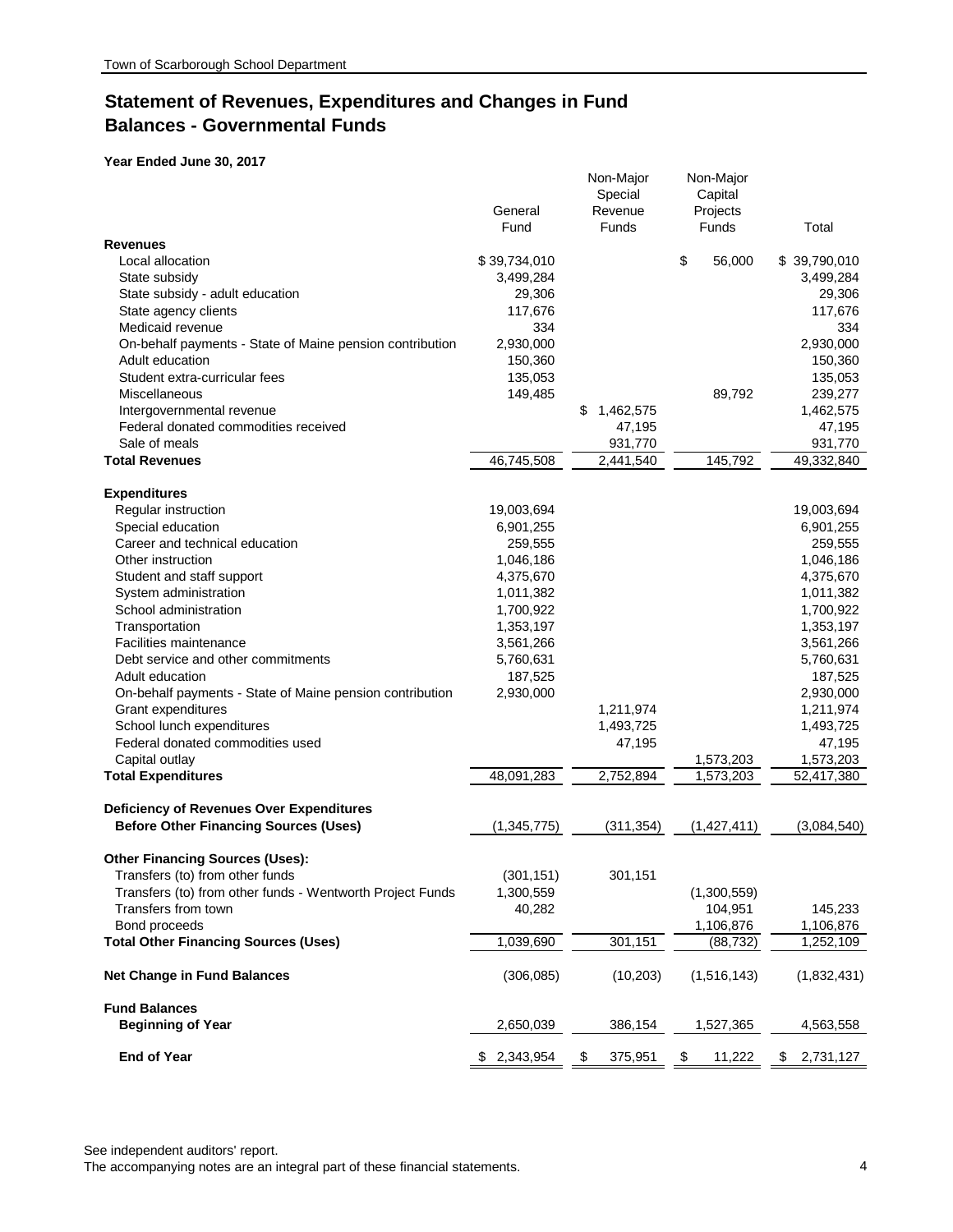# **Statement of Revenues, Expenditures and Changes in Fund Balance Budget (Non-GAAP Budgetary Basis) and Actual - General Fund**

|                                                          | Original<br><b>Budget</b> | Final<br><b>Budget</b> | Actual               | Variance<br>Positive<br>(Negative) |
|----------------------------------------------------------|---------------------------|------------------------|----------------------|------------------------------------|
| <b>Revenues</b><br>Local allocation                      |                           |                        |                      |                                    |
|                                                          | \$39,734,010              | \$39,734,010           | \$39,734,010         | \$                                 |
| State subsidy                                            | 3,589,147<br>165,000      | 3,589,147<br>165,000   | 3,499,284<br>117,676 | (89, 863)                          |
| State agency clients<br>Student activities fees          | 150,000                   | 150,000                | 135,053              | (47, 324)<br>(14, 947)             |
| <b>Miscellaneous</b>                                     | 222,357                   | 222,357                | 149,819              | (72, 538)                          |
| Adult education                                          | 182,805                   | 182,805                | 179,666              | (3, 139)                           |
| <b>Total Revenues</b>                                    | 44,043,319                | 44,043,319             | 43,815,508           | (227, 811)                         |
|                                                          |                           |                        |                      |                                    |
| <b>Expenditures</b>                                      |                           |                        |                      |                                    |
| Regular instruction                                      | 19,199,278                | 19,181,878             | 19,003,694           | 178,184                            |
| Special education                                        | 7,125,737                 | 7,111,737              | 6,901,255            | 210,482                            |
| Career and technical education                           | 259,555                   | 259,555                | 259,555              |                                    |
| Other instruction                                        | 1,005,316                 | 1,051,316              | 1,046,186            | 5,130                              |
| Student and staff support                                | 4,481,517                 | 4,498,017              | 4,375,670            | 122,347                            |
| System administration                                    | 1,012,196                 | 1,012,196              | 1,011,382            | 814                                |
| School administration                                    | 1,689,833                 | 1,704,733              | 1,700,922            | 3,811                              |
| Transportation                                           | 1,455,813                 | 1,409,813              | 1,353,197            | 56,616                             |
| Facilities maintenance                                   | 3,839,189                 | 3,839,189              | 3,561,266            | 277,923                            |
| Debt service and other commitments                       | 5,761,633                 | 5,761,633              | 5,760,631            | 1,002                              |
| Adult education                                          | 182,805                   | 182,805                | 187,525              | (4, 720)                           |
| <b>Total Expenditures</b>                                | 46,012,872                | 46,012,872             | 45, 161, 283         | 851,589                            |
| <b>Excess (Deficiency) of Revenues Over</b>              |                           |                        |                      |                                    |
| <b>Expenditures Before Other Financing Sources</b>       | (1,969,553)               | (1,969,553)            | (1,345,775)          | 623,778                            |
| <b>Other Financing Sources</b>                           |                           |                        |                      |                                    |
| Transfers from other funds                               | 1,544,553                 | 1,544,553              | 1,039,690            | (504,863)                          |
| <b>Excess (Deficiency) of Revenues Over Expenditures</b> | (425,000)                 | (425,000)              | (306, 085)           | 118,915                            |
| <b>Beginning Fund Balance Utilized</b>                   | 425,000                   | 425,000                | 2,650,039            | 2,225,039                          |
| <b>Fund Balance, End of Year</b>                         | \$                        | \$                     | \$2,343,954          | \$2,343,954                        |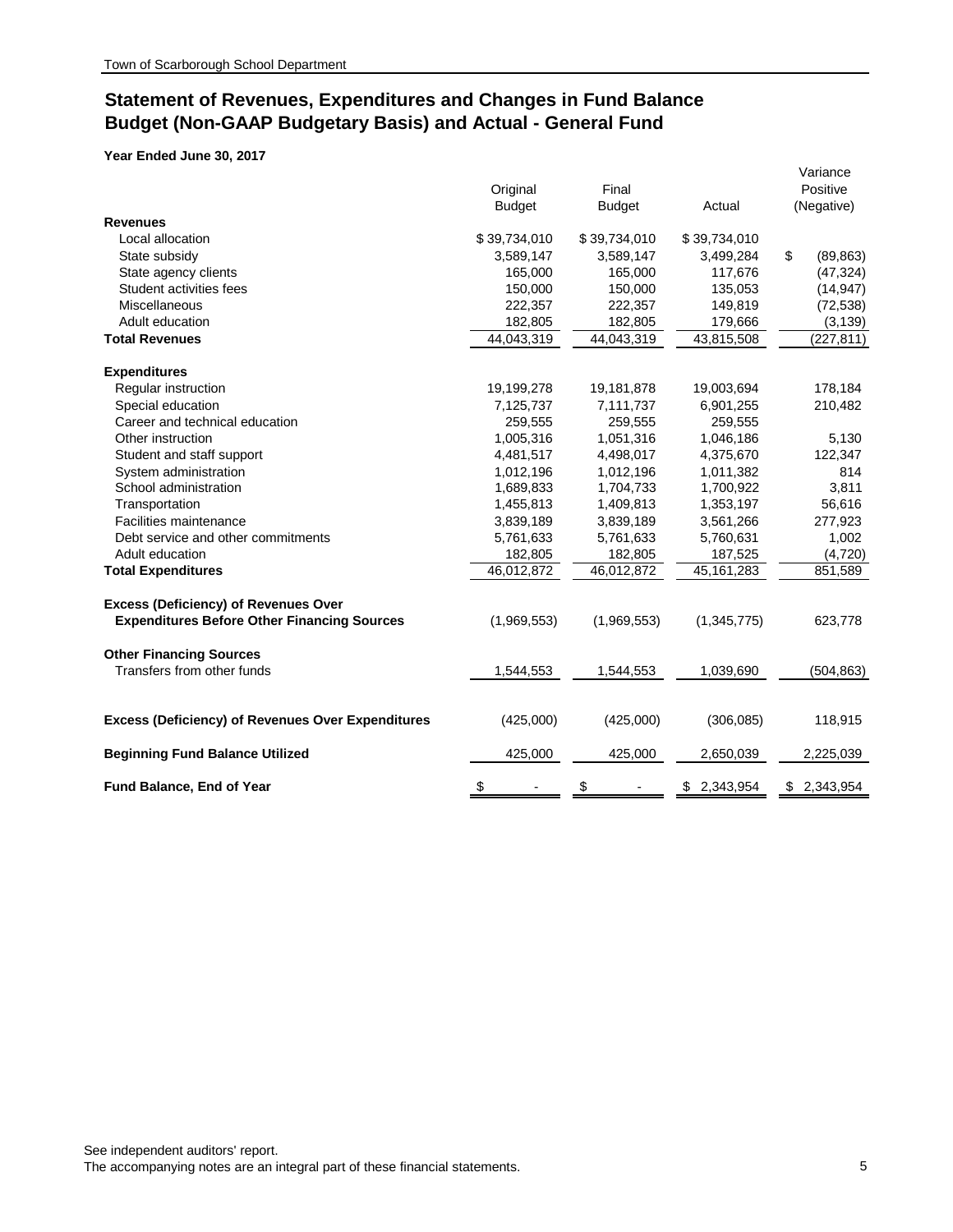# **Statement of Fiduciary Net Position Fiduciary Funds**

### **June 30, 2017**

|                                  | Private-<br>Purpose | Agency        |
|----------------------------------|---------------------|---------------|
|                                  | <b>Trusts</b>       | <b>Funds</b>  |
| <b>Assets</b>                    |                     |               |
| Cash and cash equivalents        |                     | \$<br>333,153 |
| Investments                      | - \$<br>225,428     |               |
| <b>Total Assets</b>              | 225,428             | 333,153       |
| <b>Liabilities</b>               |                     |               |
| Due to student groups            |                     | 333,153       |
| <b>Total Liabilities</b>         |                     | 333,153       |
| <b>Net Position</b>              |                     |               |
| Held in trust for other purposes | 225,428             |               |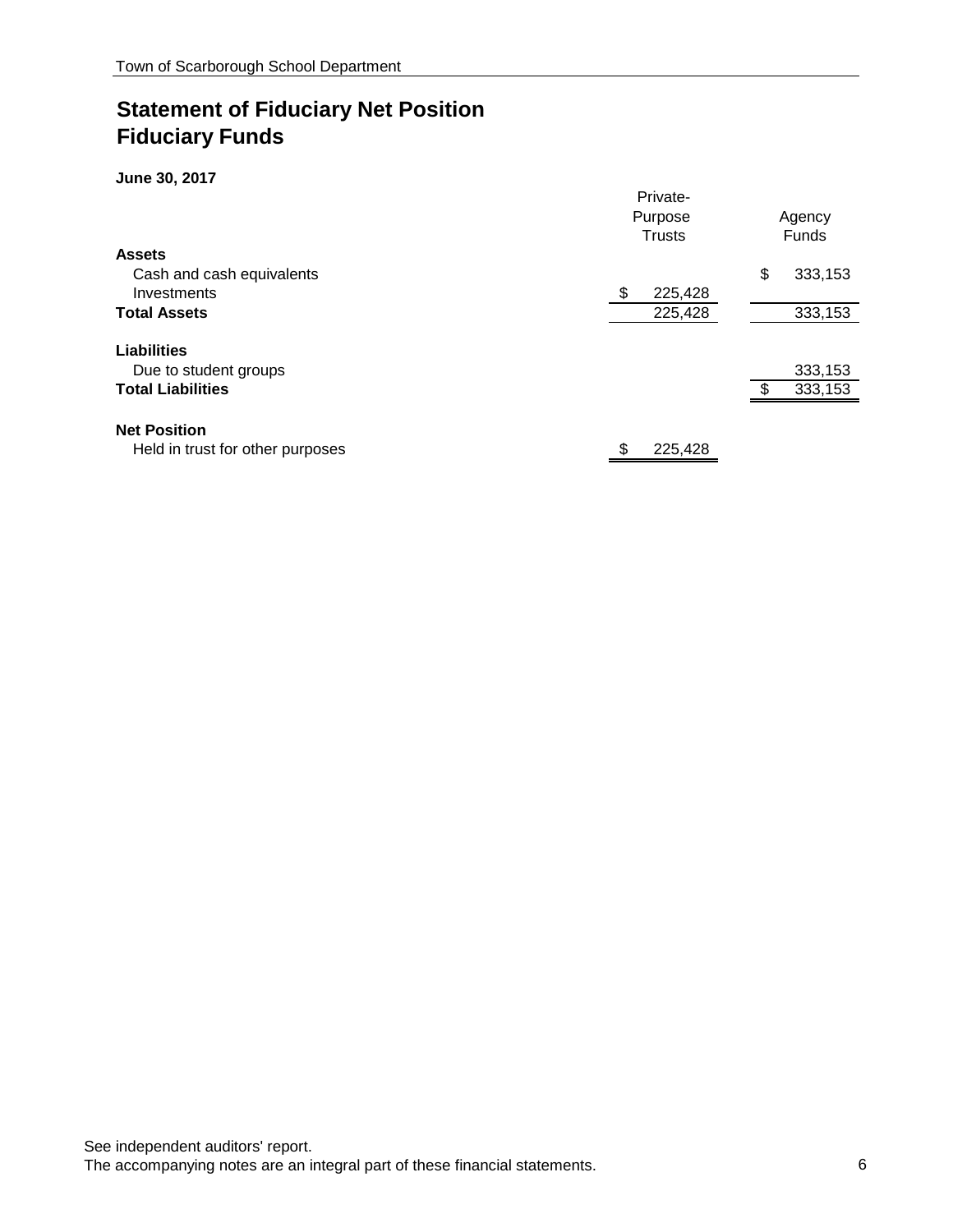# **Statement of Changes in Fiduciary Net Position Fiduciary Funds**

|                                   | Private-<br>Purpose<br><b>Trusts</b> |
|-----------------------------------|--------------------------------------|
| <b>Additions</b>                  |                                      |
| Interest income and contributions | \$<br>1,189                          |
| <b>Total Additions</b>            | 1,189                                |
| <b>Deductions</b>                 |                                      |
| Scholarship distributions         | 5,900                                |
| <b>Total Deductions</b>           | 5,900                                |
| <b>Change in Net Position</b>     | (4,711)                              |
| Net Position, Beginning of Year   | 230,139                              |
| Net Position, End of Year         | 225,428<br>\$                        |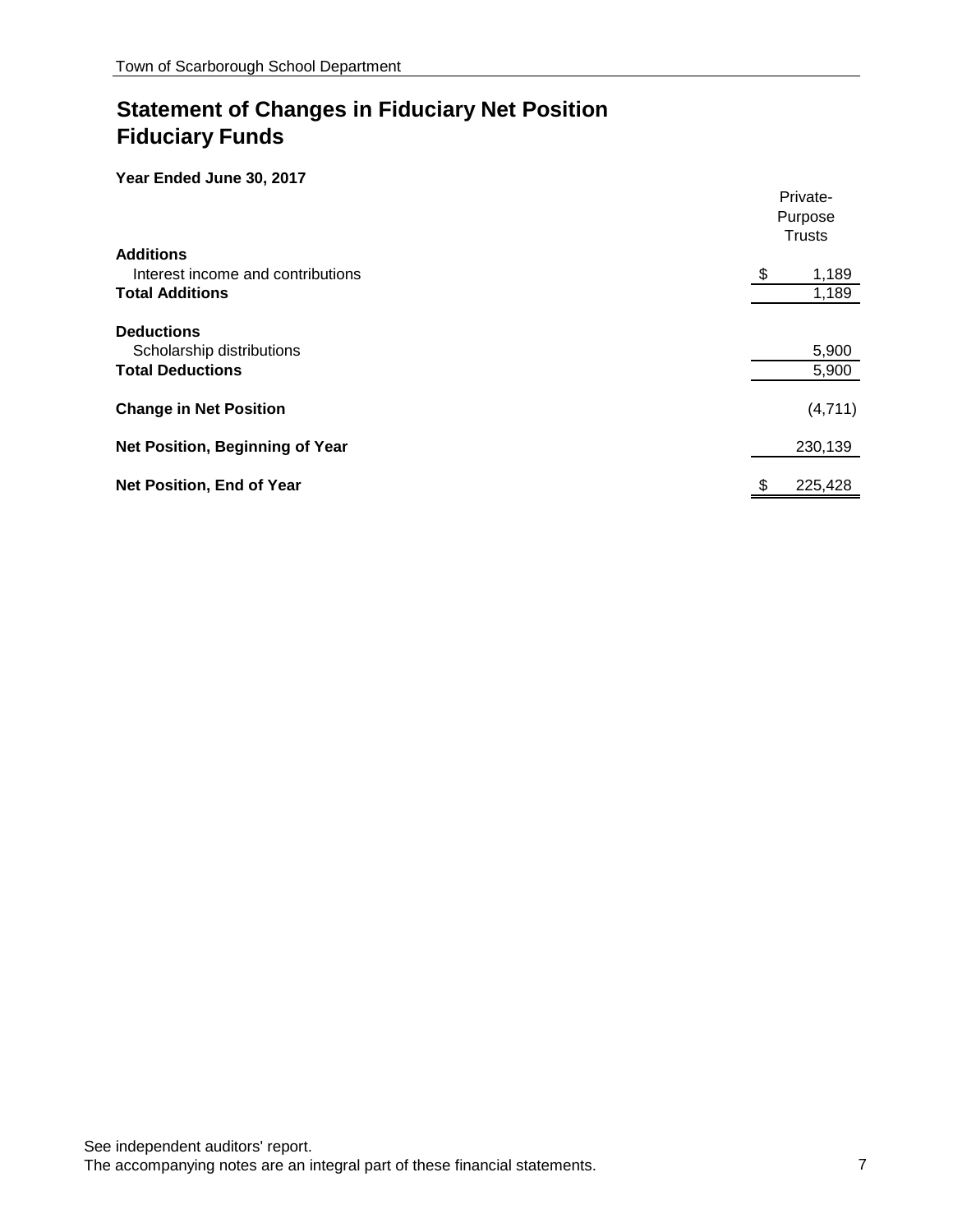## **June 30, 2017**

## **NOTE 1 – SUMMARY OF SIGNIFICANT ACCOUNTING POLICIES**

The Town of Scarborough School Department (the School Department) provides elementary and secondary education for the children living in Scarborough, Maine.

The financial statements have been prepared in accordance with accounting principles generally accepted in the United States of America (GAAP) as applied to governmental units. The Governmental Accounting Standards Board (GASB) is the standard-setting body for governmental accounting and financial reporting. The GASB periodically updates its codification of the existing Governmental Accounting and Financial Reporting Standards which, along with subsequent GASB pronouncements (standards and interpretations), constitute GAAP for governmental units. GAAP also includes guidance from the American Institute of Certified Public Accountants in the publication entitled State and Local Governments. The more significant of the School Department's accounting policies are described below.

## **Reporting Entity**

The Town of Scarborough School Department operates as a department of the Town of Scarborough, Maine (the Town), the financial statements of which have been issued in a separate report.

The accompanying financial statements present only the School Department's operations and are not intended to present fairly the financial position and results of operations of the Town of Scarborough, Maine in conformity with accounting principles generally accepted in the United States of America. Certain disclosures relevant to both the Town and the School Department are omitted herein and have been disclosed in the Town's financial statements.

#### **Basis of Presentation**

The financial statements report detailed information about the School Department. The focus of governmental financial statements is on major funds rather than reporting funds by type. The major fund is required to be presented in a separate column.

#### **Governmental Funds**

Governmental funds are those through which most governmental functions of the School Department are financed. Governmental fund reporting focuses on the sources, uses, and balances of current financial resources. Expendable assets are assigned to the various governmental funds according to the purposes for which they may or may not be used. Current liabilities are assigned to the fund from which they will be paid. The difference between governmental fund assets and liabilities is reported as fund balance. The School Department is reporting all funds using the major fund format.

#### **General Fund**

The general fund is used to account for all financial resources, except those required to be accounted for in another fund. This is a budgeted fund, and any fund balances are considered as resources available for use.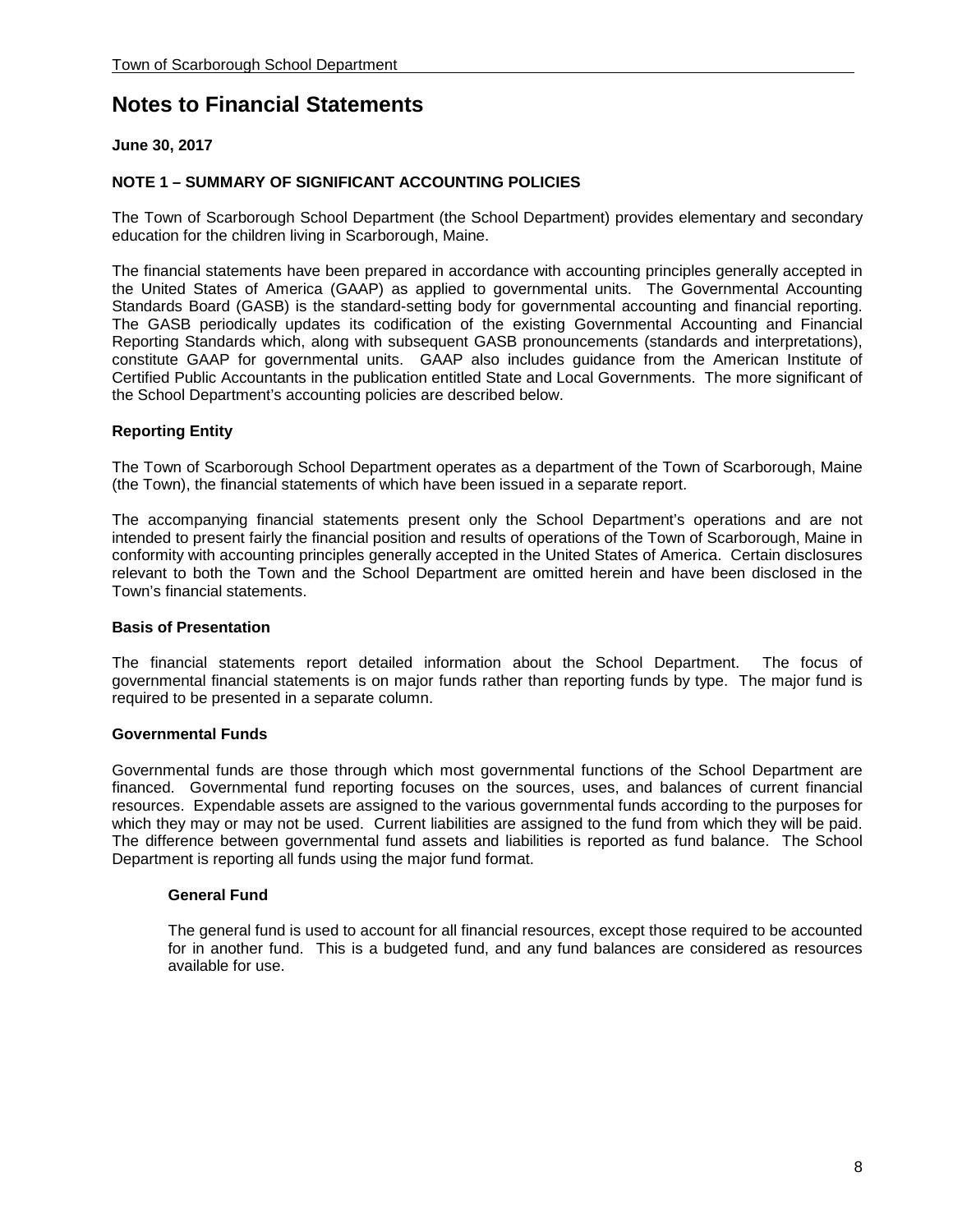## **June 30, 2017**

### **NOTE 1 – SUMMARY OF SIGNIFICANT ACCOUNTING POLICIES – CONTINUED**

#### **Special Revenue Funds**

Special revenue funds are used to account for the proceeds of specific revenue sources (other than major capital projects requiring separate accounting because of legal or regulatory provisions or administrative action).

## **Capital Project Funds**

Capital project funds are used to account for financial resources segregated for the acquisition or construction of major capital facilities. Such resources are derived principally from the proceeds of general obligation bond issues.

### **Fiduciary Funds**

Fiduciary fund reporting focuses on net position and changes in net position. The fiduciary fund category is split into four classifications: Pension trust funds, investment trust funds, private purpose trust funds, and agency funds. Trust funds are used to account for assets held by the School Department under a trust agreement for individuals, private organizations, or other governments and are not available to support the School Department's own programs. The School Department's only trust fund is a private purpose trust fund which accounts for nonexpendable trusts established for the benefit of the School Department and its students. Agency funds are custodial in nature (assets equal liabilities) and do not involve any measurement of results of operations. The School Department agency fund accounts for various student-managed activities and scholarship funds for the benefit of the School Department's students.

#### **Measurement Focus**

All governmental funds are accounted for using a flow of current financial resources measurement focus. With this measurement focus, only current assets and current liabilities are generally included on the balance sheet. The statement of revenues, expenditures, and changes in fund balances reflects the sources (i.e., revenues and other financing sources) and uses (i.e., expenditures and other financing uses) of current financial resources.

#### **Basis of Accounting**

Basis of accounting determines when transactions are recorded in the financial records and reported on the financial statements. Governmental funds use the modified accrual basis of accounting.

#### **Revenues – Exchange and Non-Exchange Transactions**

Revenue resulting from exchange transactions, in which each party gives and receives essentially equal value, is recorded on the modified accrual basis in the year in which the resources are measurable and become available. Available means the resources will be collected within the current fiscal year or are expected to be collected soon enough thereafter to be used to pay liabilities of the current fiscal year. For the School Department, available means expected to be received within 60 days of fiscal year-end.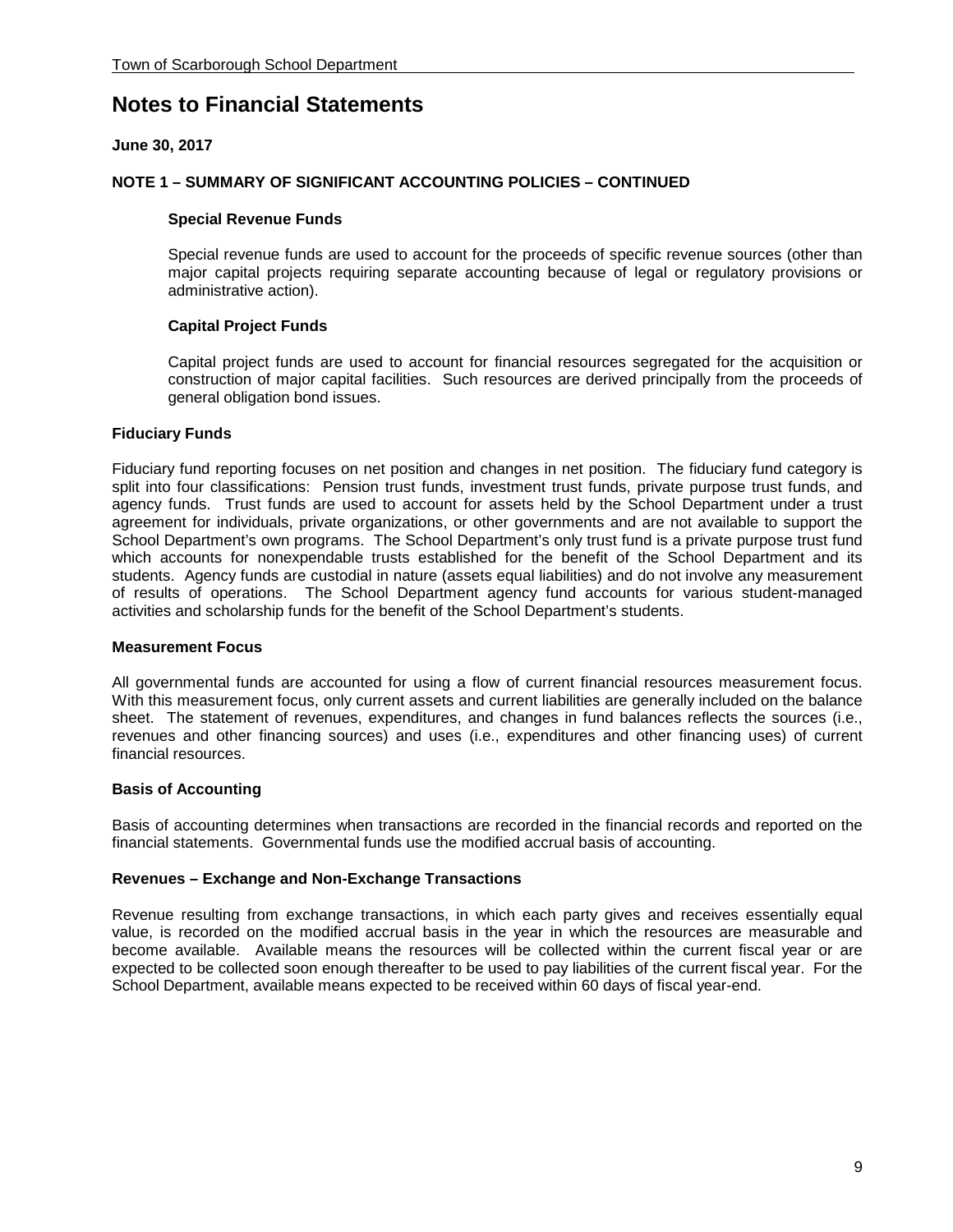## **June 30, 2017**

## **NOTE 1 – SUMMARY OF SIGNIFICANT ACCOUNTING POLICIES – CONTINUED**

### **Revenues – Exchange and Non-Exchange Transactions – Continued**

Non-exchange transactions, in which the School Department receives value without directly giving equal value in return, include local assessments, state allocations, on-behalf payments, grants and donations. On the modified accrual basis, revenue from these sources must be available before it can be recognized and is recognized in the period in which all eligibility requirements have been satisfied. Eligibility requirements include timing requirements, which specify the year when the resources are required to be used or the fiscal year when use is first permitted; matching requirements, in which the School Department must provide local resources to be used for a specified purpose; and expenditure requirements, in which the resources are provided to the School Department on a reimbursement basis.

### **Expenditures**

The measurement focus of governmental fund accounting is on decreases in net financial resources (expenditures). Expenditures are generally recognized in the accounting period in which the related fund liability is incurred, if measurable. Allocations of cost, such as depreciation and amortization, are not recognized in governmental funds.

### **Budgetary Accounting**

The School Department utilizes a formal budgetary accounting system to control revenues and expenditures accounted for in the General Fund. The budget is established in accordance with the various laws that govern the School Department's operations. The budget is presented on the modified accrual basis of accounting, except for on-behalf payments, which is excluded from both revenues and expenditures on the budgetary basis of accounting.

The following procedures are followed in establishing budgetary data reflected in the financial statements:

- Early in the second half of the previous fiscal year, the School Department prepares a budget for the current fiscal year beginning July 1. The operating budget includes proposed expenditures and the means of financing them.
- A meeting of the residents of the Town of Scarborough is then called for the purpose of adopting both the proposed Town and School Department's budgets after public notice of the meeting has been given.
- Prior to July 1 the budget is adopted.

Encumbrance accounting, under which purchase orders, contracts and other commitments for the expenditure of monies are recorded to reserve that portion of the applicable appropriation, is employed in the governmental funds. Encumbrances outstanding at year-end are reported as a reservation of fund balance since they do not constitute expenditures or liabilities and will be re-appropriated and honored during the subsequent year. Encumbrances are not treated as expenditures under the budgetary basis.

All unexpended and unencumbered appropriations lapse at year-end unless specific approval is granted to carry forward such amounts.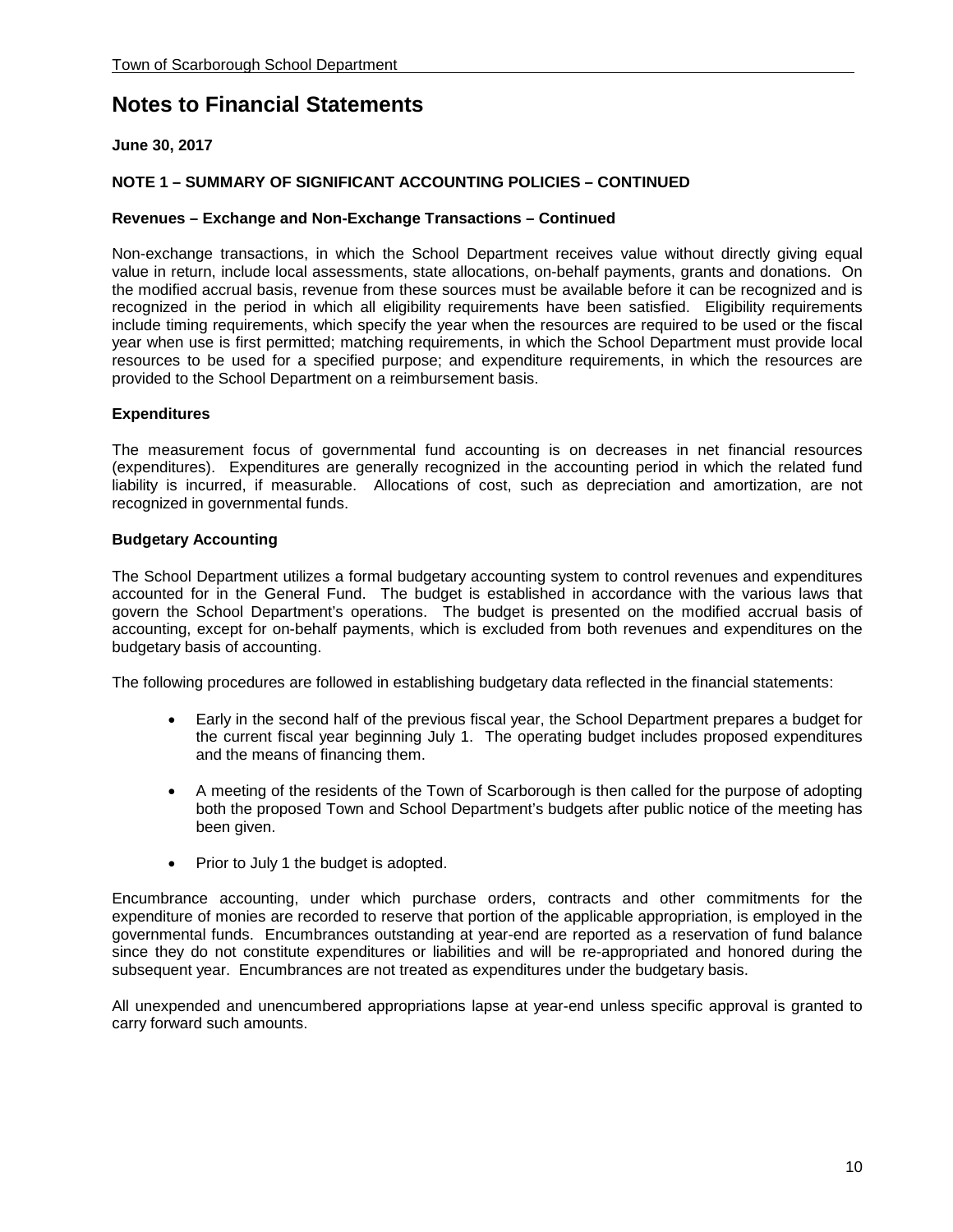## **June 30, 2017**

### **NOTE 1 – SUMMARY OF SIGNIFICANT ACCOUNTING POLICIES – CONTINUED**

#### **Inventories**

School lunch inventories are valued at the lower of cost (first in-first out basis) or market. The cost of inventories is recorded as an expense when consumed, rather than when purchased. Inventories include the value of U.S. Department of Agriculture commodities donated to the School Lunch Program.

### **Capital Assets**

Capital assets of the School Department are recorded on the entity-wide financial statements of the Town of Scarborough, Maine.

#### **Interfund Assets/Liabilities**

On fund financial statements, receivables and payables resulting from short-term interfund loans are classified as "due from/to other funds." Interfund balances within governmental activities are eliminated on the government-wide statement of net position.

### **Transfers**

Transfers are used to move revenues from the fund that a statute or budget requires them to collect to the fund that a statue or budget requires them to expend and to also move unrestricted revenue collected in the general fund to finance various programs accounted for in other funds in accordance with budgetary authorizations.

#### **Compensated Absences**

Compensated absences are earned in varying amounts by employees of the School Department. The total long-term liability of \$1,088,594 has been recorded in the government-wide financial statements of the Town of Scarborough, Maine and the portion that is currently due to employees of the School Department as of June 30, 2017, is \$84,864, which is also included in the fund financial statements.

#### **Fund Balances**

In the governmental fund financial statements, fund balance is reported in five classifications.

- **Nonspendable** Amounts that are not in spendable form, such as inventories and prepaid items or are legally or contractually required to be maintained intact.
- **Restricted** Resources with constraints placed on the use of resources are either (a) externally imposed by creditors (such as through debt covenants), grantors, contributors, or laws or regulations of other governments; or (b) imposed by law through constitutional provisions or enabling legislation.
- **Committed** Resources which are subject to limitations the government imposes upon itself at its highest level of decision making, and that remain binding unless removed in the same manner.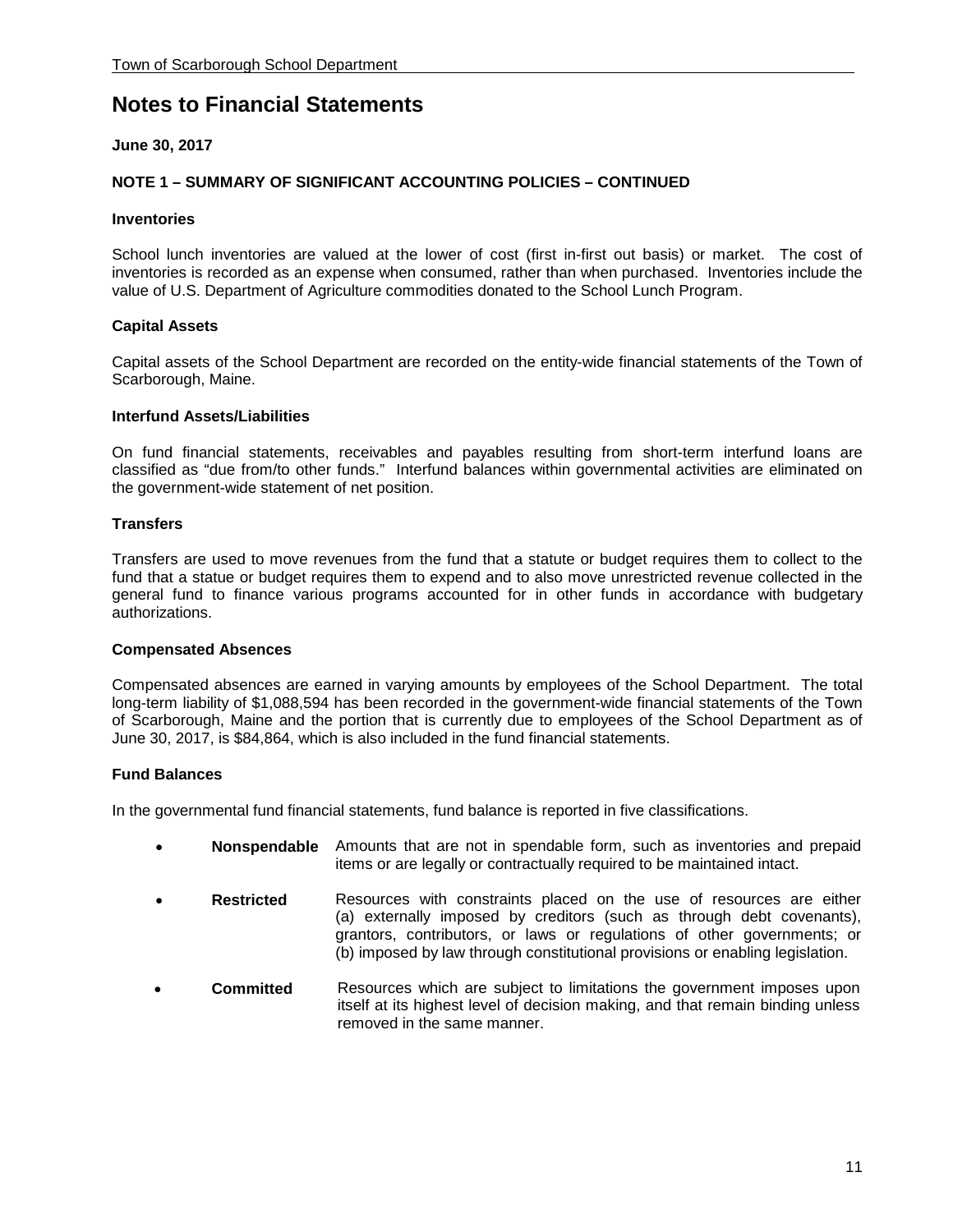**June 30, 2017**

## **NOTE 1 – SUMMARY OF SIGNIFICANT ACCOUNTING POLICIES – CONTINUED**

### **Fund Balances – Continued**

| $\bullet$ | Assigned | Resources neither restricted nor committed for which a government has a<br>stated intended use as established by the School Board or a body or official<br>to which the School Board has delegated the authority to assign amounts<br>for specific purposes. |
|-----------|----------|--------------------------------------------------------------------------------------------------------------------------------------------------------------------------------------------------------------------------------------------------------------|
|           |          |                                                                                                                                                                                                                                                              |

 **Unassigned** Resources which cannot be properly classified in one of the other four categories. The General Fund should be the only fund that reports a positive unassigned fund balance amount.

The School Board establishes (and modifies or rescinds) fund balance commitments by passage of a resolution. Assigned fund balance is established by the School Board through adoption of the budget as intended for a specific purpose. A fund balance assignment is further indicated in the budget document as an assignment of the fund (such as for fund balance carryover).

The School Department's spending policy for programs with multiple revenue sources is to consider restricted funds to be spent first, then spent out of committed funds, assigned funds, and unassigned funds.

## **Estimates**

The preparation of financial statements in conformity with accounting principles generally accepted in the United States of America requires management to make estimates and assumptions that affect the amounts reported in the financial statements and accompanying notes. Actual results may differ from those estimates.

## **NOTE 2 – CAPITAL ASSETS**

In accordance with GASB Statement No. 34, the School Department has reported all capital assets in the Town's Government-Wide Statement of Net Position.

## **NOTE 3 – LONG-TERM DEBT**

In accordance with GASB Statement No. 34, the School Department has reported all long-term debt in the Town's Government-Wide Statement of Net Position. The School Department has certain bonds payable. Total annual debt service requirements as of June 30, 2017 are, as follows:

| Year Ending     | <b>Bonds Payable</b> | <b>Total Debt</b> |              |
|-----------------|----------------------|-------------------|--------------|
| <b>June 30,</b> | Principal            | Interest          | Service      |
| 2018            | \$3,394,861          | \$2,219,546       | \$5,614,407  |
| 2019            | 3,511,021            | 2,112,379         | 5,623,400    |
| 2020            | 2,987,066            | 1,998,927         | 4,985,993    |
| 2021            | 3,031,325            | 1,870,230         | 4,901,555    |
| 2022            | 2,912,196            | 1,757,538         | 4,669,734    |
| $2023 - 2027$   | 13,589,357           | 7.308.830         | 20,898,187   |
| $2028 - 2032$   | 13,809,770           | 4,612,721         | 18,422,491   |
| $2033 - 2037$   | 9.338.611            | 2.176.133         | 11.514.744   |
| $2038 - 2042$   | 6,250,000            | 713,988           | 6,963,988    |
| 2043            | 565,000              | 10,594            | 575,594      |
| Total           | \$59,389,207         | \$24,780,886      | \$84,170,093 |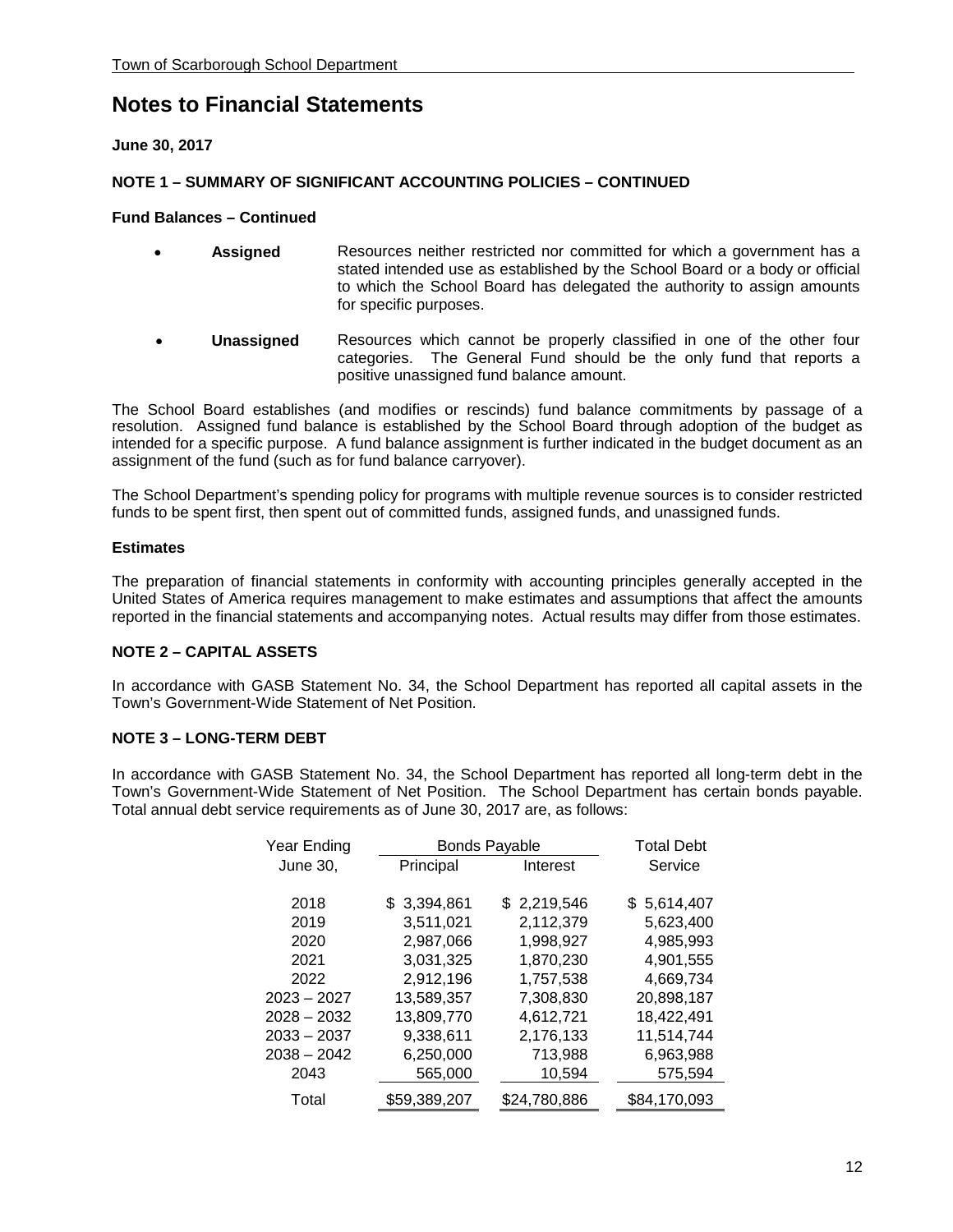## **June 30, 2017**

#### **NOTE 4 – EMPLOYEE RETIREMENT SYSTEMS**

GASB Statement No. 68, *Accounting and Financial Reporting for Pensions – and amendment of GASB Statement No 27,* was implemented by the Town and the associated liability has been reported in the Town's government-wide financial statements.

#### **Maine Public Employees Retirement – Teachers Group**

#### **Description of Plan**

All school teachers, plus other qualified educators, participate in the Maine Public Employees Retirement System's teacher group. The teacher's group is a cost-sharing plan with a special funding situation, established by the Maine State Legislature. The Maine Public Employees Retirement System provides retirement and disability benefits, annual cost-of-living adjustments, and death benefits to plan members and beneficiaries. The Maine State Legislature establishes and amends benefit provisions. The Maine Public Employees Retirement System issues a publicly available financial report that includes financial statements and required supplementary information for the teacher's group.

That report may be obtained by writing to Maine State Retirement System, 46 State House Station, Augusta, ME 04333-0046 or by calling 1-800-451-9800.

### **Funding Policy**

Plan members are required to contribute 7.65% of their compensation to the retirement system. The State of Maine Department of Education is required, by the same statute, to contribute the employer contribution which amounts to approximately \$2,930,000 (12.55%) for the fiscal year 2017. This amount has been reported as an intergovernmental revenue and retirement expenditure in the GAAP basis financial statements (page 4). The School contributes for federally funded teachers 12.55% of their compensation. This amounted to approximately \$61,000 during the fiscal year 2017. This cost is charged to the applicable grant.

The School Department also makes a contribution to the Maine Public Employees Retirement System Teachers Fund for the teachers of the School Department. The payment is determined by an actuary and is approximately 3.36% of the qualified teachers' salaries for the entire teachers' fund. For the year ended June 30, 2017, the amount of this contribution was approximately \$792,000.

#### **Consolidated Retirement Pension Plan**

#### **Description of the Plan**

School Department custodians, school lunch personnel and other non-teacher personnel can elect to participate in the Maine Public Employees Retirement System Consolidated Plan, a cost sharing multiple-employer public employee retirement system established by the Maine State Legislature. The Maine Public Employees Retirement System provides retirement and disability benefits, annual cost-of-living adjustments, and death benefits to plan members and beneficiaries. The Maine State Legislature establishes and amends benefit provisions. The Maine Public Employees Retirement System issues a publicly available financial report that includes financial statements and required supplementary information for the Consolidated Plan. That report may be obtained by writing to Maine Public Employees Retirement System, 46 State House Station, Augusta, ME 04333-0046 or by calling 1-800-451-9800.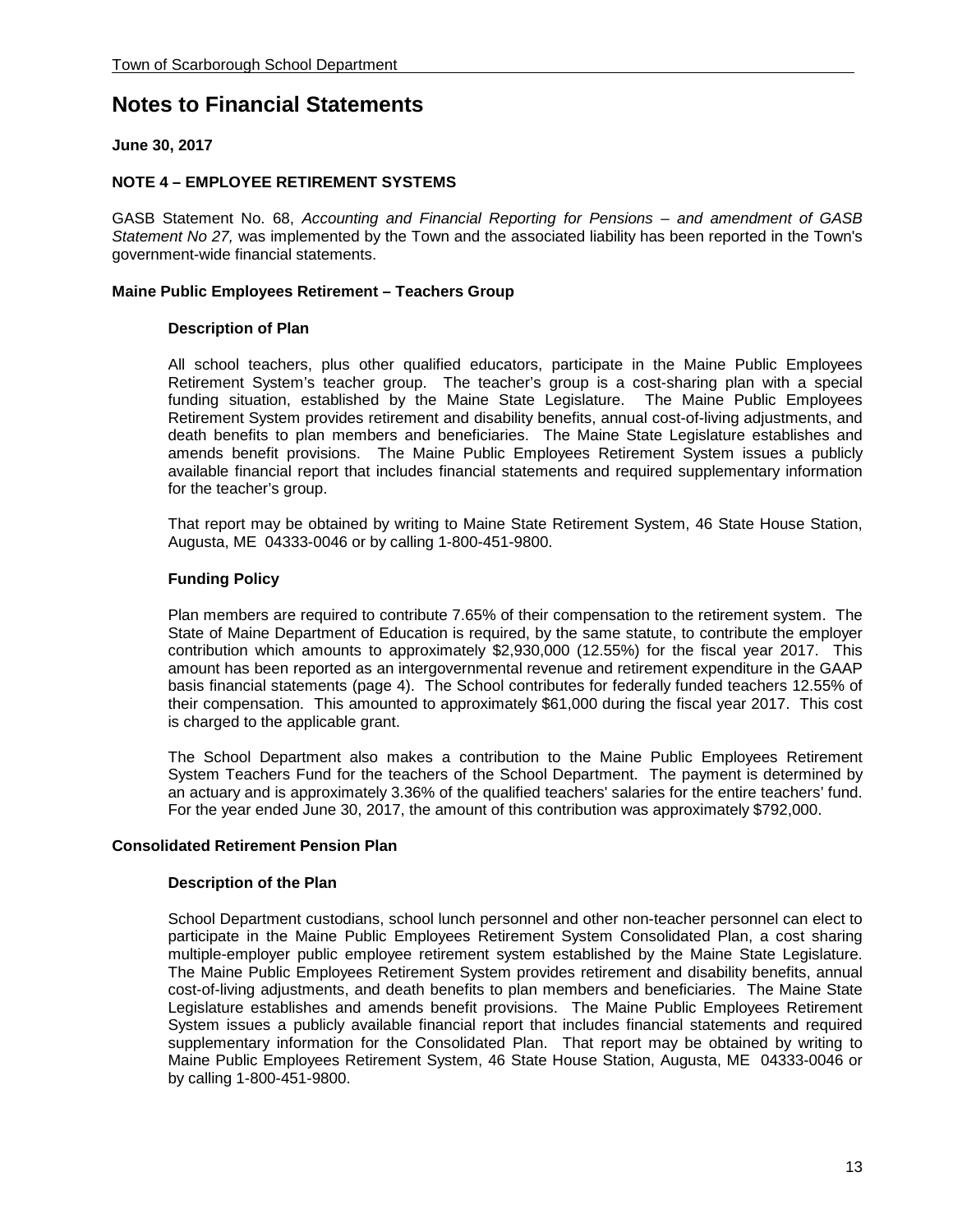**June 30, 2017**

## **NOTE 4 – EMPLOYEE RETIREMENT SYSTEMS – CONTINUED**

### **Consolidated Retirement Pension Plan – Continued**

### **Funding Policy**

The contribution rates of plan members and the School Department and the Town are established and may be amended by the Maine Public Employees Retirement System Board of Trustees. The School Department's contribution to the Maine Public Employees Retirement System Consolidated Plan for the year ended June 30, 2017 was approximately \$165,000.

## **NOTE 5 – ACCOUNTABILITY**

The school nutrition program in the special revenue fund has a deficit fund balance in the amount of \$27,546 as of June 30, 2017and is expected to be covered by a transfer from the general fund.

### **NOTE 6 – CONTINGENCIES**

#### **Grants**

The School Department participates in numerous state and federal grant programs, which are governed by various rules and regulations of the grantor agencies. Costs charged to the respective grant programs are subject to audit and adjustment by the grantor agencies. Therefore, to the extent that the School Department has not complied with the rules and regulations governing the grants, refunds of any money received may be required. In the opinion of the School Department, there are no significant contingent liabilities relating to compliance with the rules and regulations governing the respective grants. Therefore, no provision has been recorded in the accompanying financial statements for such contingencies.

#### **Insurance**

The School Department is exposed to various risks of loss related to tort, theft of, damage to and destruction of assets, errors, and omissions, and natural disasters for which the School Department carries commercial insurance.

Based on the coverage provided by the commercial insurance purchased, the School Department is not aware of any material actual or potential claim liabilities which should be recorded at June 30, 2017. There have been no significant reductions in commercial insurance coverage from the prior year and no settlements have exceeded commercial insurance coverage in any of the past three years.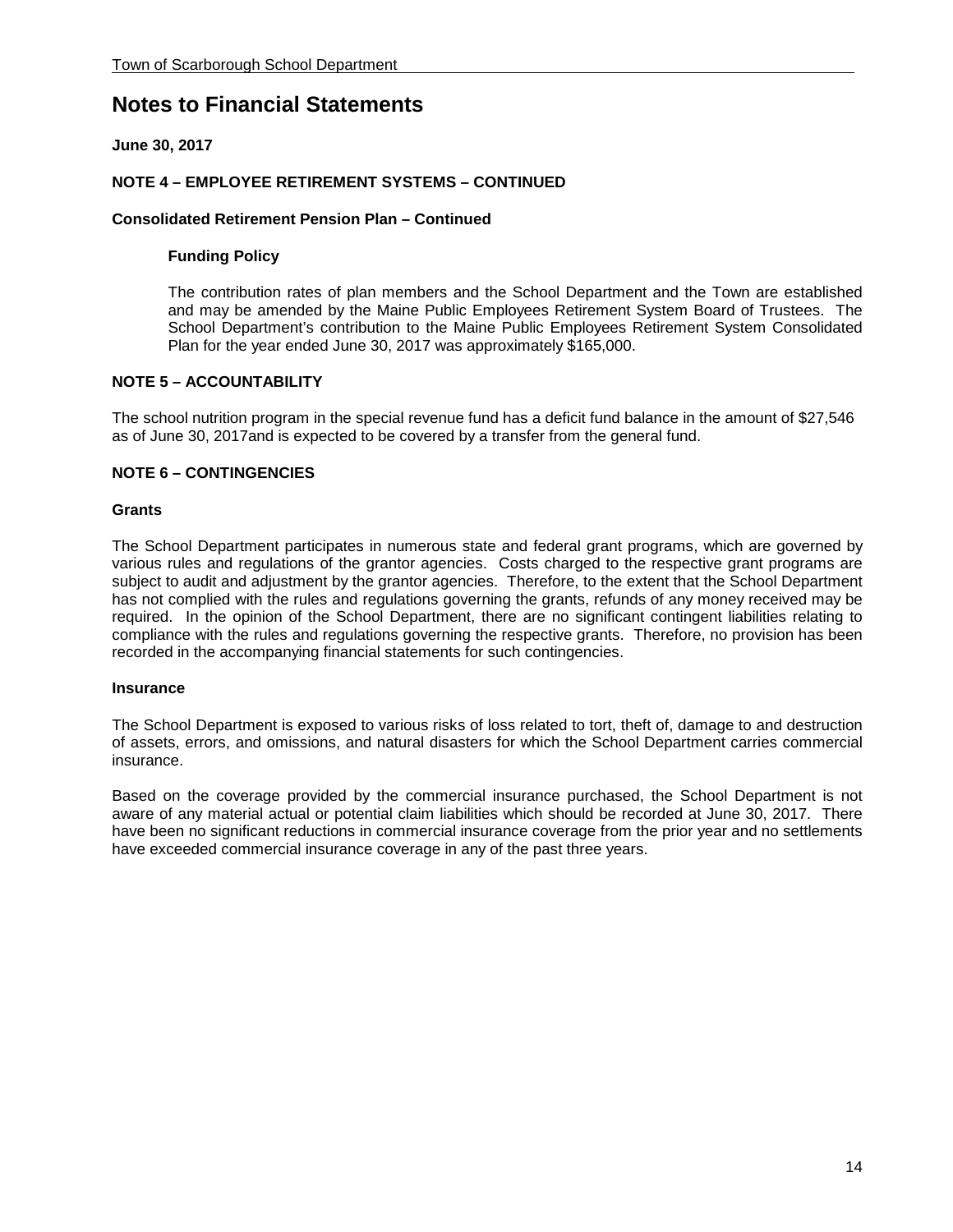

Accessible Approachable<br>Accountable

#### **Independent Auditors' Report on Additional Information**

Board of Education Town of Scarborough School Department Scarborough, Maine

We have audited the financial statements of the Town of Scarborough School Department as of and for the year ended June 30, 2017, and our report thereon, dated January 25, 2018, which expressed an unmodified opinion on those financial statements, appears on pages 1 and 2. Our audit was conducted for the purpose of forming opinions on the basic financial statements as a whole. The accompanying schedules on pages 16 through 26 are presented for purposes of additional analysis and are not a required part of the basic financial statements. Such information is the responsibility of management and was derived from and relates directly to the underlying accounting and other records used to prepare the basic financial statements. The information has been subjected to the auditing procedures applied in the audit of the basic financial statements and certain additional procedures, including comparing and reconciling such information directly to the underlying accounting and other records used to prepare the basic financial statements or to the basic financial statements themselves, and other additional procedures in accordance with auditing standards generally accepted in the United States of America. In our opinion, the information is fairly stated in all material respects in relation to the basic financial statements as a whole.

Macpage LLC

South Portland, Maine January 25, 2018



30 Long Creek Drive, South Portland, ME 04106-2437 | 207-774-5701 | 207-774-7835 fax | cpa@macpage.com One Market Square, Augusta, ME 04330-4637 | 207-622-4766 | 207-622-6545 fax 225 Cedar Hill Street, Suite 200, Marlborough, MA 01752 | 800-339-5701 | 207-774-7835 fax

**Macpage LLC**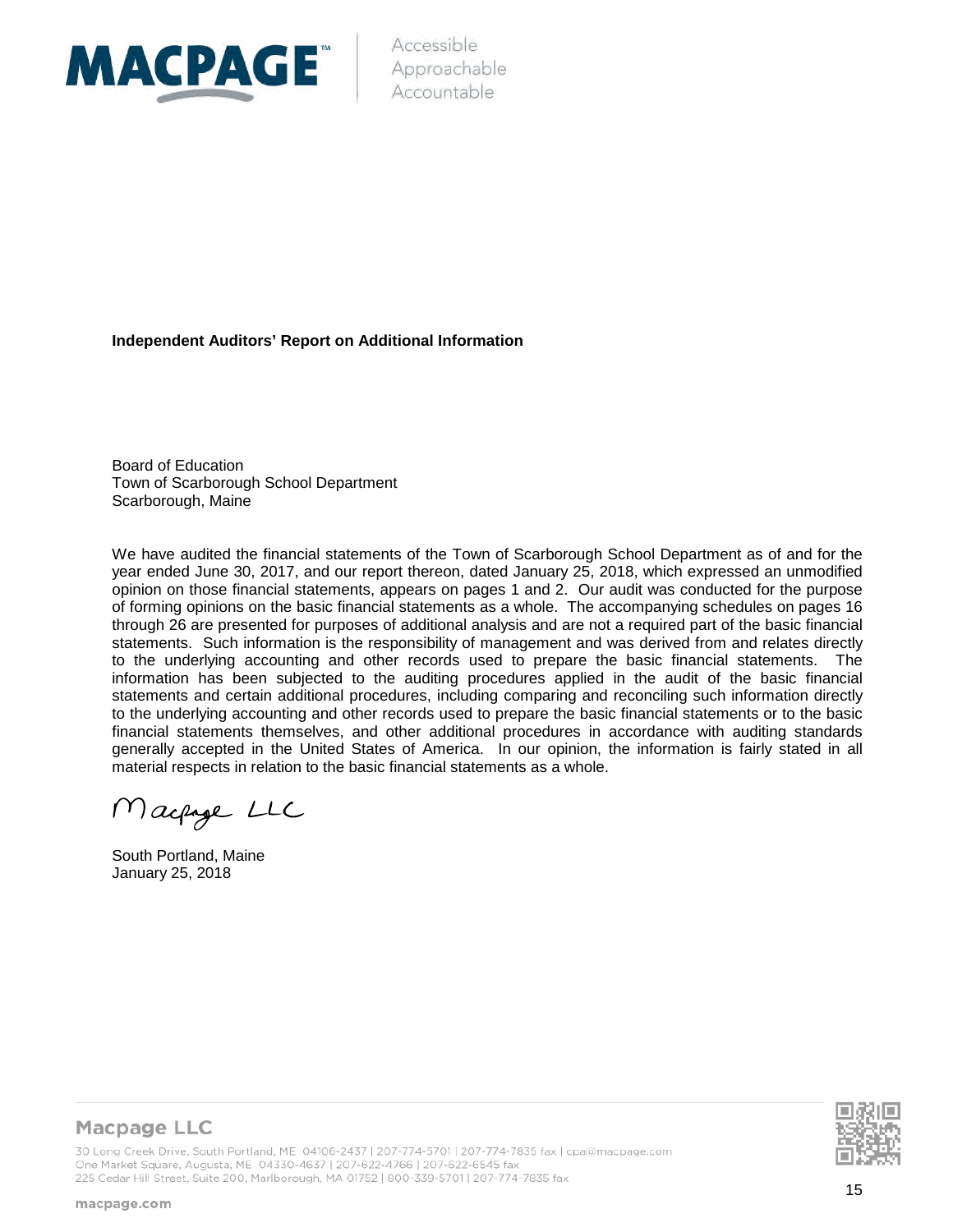#### **Schedule of Revenues, Expenditures, and Changes in Fund Balances - Special Revenue Funds**

|                                                                                                      |  | Title IA | Proficiency-<br>Scarborough<br>School<br>Local<br>Entitlement<br><b>Based Grad</b><br><b>PEPG</b><br>School<br>Nutrition<br>Education<br>Fineberg<br>Local<br>Grant (State)<br>Grant (State)<br>Nutrition<br>Title IIA<br>Entitlement<br>Special Programs<br>Foundation<br>Preschool<br>Trust |            | Local<br>Grants and<br>Donations | Laptops |      | Admin<br>Recertification<br>(Fiscal agent) |     | Totals |      |                      |      |                |      |                  |           |                         |  |                  |  |                |             |                        |
|------------------------------------------------------------------------------------------------------|--|----------|-----------------------------------------------------------------------------------------------------------------------------------------------------------------------------------------------------------------------------------------------------------------------------------------------|------------|----------------------------------|---------|------|--------------------------------------------|-----|--------|------|----------------------|------|----------------|------|------------------|-----------|-------------------------|--|------------------|--|----------------|-------------|------------------------|
| <b>Revenues</b><br>Federal education grants<br>State education grants                                |  | 165,825  | \$ 71,464                                                                                                                                                                                                                                                                                     | 814,292    | - \$                             | 7,496   |      | 36,299                                     | \$. | 1,500  |      | 266,622<br>13,831    |      |                |      |                  |           |                         |  |                  |  |                | \$1,325,699 | 51,630                 |
| Charges for services and other<br><b>Total Revenues</b>                                              |  | 165,825  | 71,464                                                                                                                                                                                                                                                                                        | 814,292    |                                  | 7,496   |      | 36,299                                     |     | 1,500  |      | 931,770<br>1,212,223 |      | 7,435<br>7,435 |      | 33,040<br>33,040 |           | 13,486<br>13,486        |  | 70,380<br>70,380 |  | 8,100<br>8,100 |             | 1,064,211<br>2,441,540 |
| <b>Expenditures</b>                                                                                  |  | 165,825  | 72,587                                                                                                                                                                                                                                                                                        | 814,151    |                                  | 7,530   |      | 99,325                                     |     |        |      | 1,540,920            |      | 2,080          |      | 24,650           | \$10,000  | 2,281                   |  | 5,339            |  | 8,206          |             | 2,752,894              |
| Revenues Over (Under) Expenditures<br><b>Before Other Financing Sources</b>                          |  |          | (1, 123)                                                                                                                                                                                                                                                                                      | 141        |                                  | (34)    |      | (63,026)                                   |     | 1,500  |      | (328, 697)           |      | 5,355          |      | 8,390            | (10,000)  | 11,205                  |  | 65,041           |  | (106)          |             | (311, 354)             |
| <b>Other Financing Sources</b><br>Transfers from other funds<br><b>Total Other Financing Sources</b> |  |          |                                                                                                                                                                                                                                                                                               |            |                                  |         |      |                                            |     |        |      | 301,151<br>301,151   |      |                |      |                  |           |                         |  |                  |  |                |             | 301,151<br>301,151     |
| Net Change in Fund Balance                                                                           |  |          | (1, 123)                                                                                                                                                                                                                                                                                      | 141        |                                  | (34)    |      | (63,026)                                   |     | 1,500  |      | (27, 546)            |      | 5,355          |      | 8,390            | (10,000)  | 11,205                  |  | 65,041           |  | (106)          |             | (10, 203)              |
| <b>Fund Balance, Beginning</b><br>of Year                                                            |  |          | 1,872                                                                                                                                                                                                                                                                                         | (106)      |                                  |         |      | 70,909                                     |     | 2,235  |      |                      |      |                |      | 16,079           | 194,129   | 7,291                   |  | 92,893           |  | 852            |             | 386,154                |
| Fund Balance, End of Year                                                                            |  |          | 749<br>\$                                                                                                                                                                                                                                                                                     | 35<br>- \$ |                                  | (34)    | - \$ | 7,883                                      |     | 3,735  | - \$ | (27, 546)            | - \$ | 5,355          | - 35 | 24,469           | \$184,129 | 18,496<br>$\mathcal{S}$ |  | 157,934          |  | 746            | \$          | 375,951                |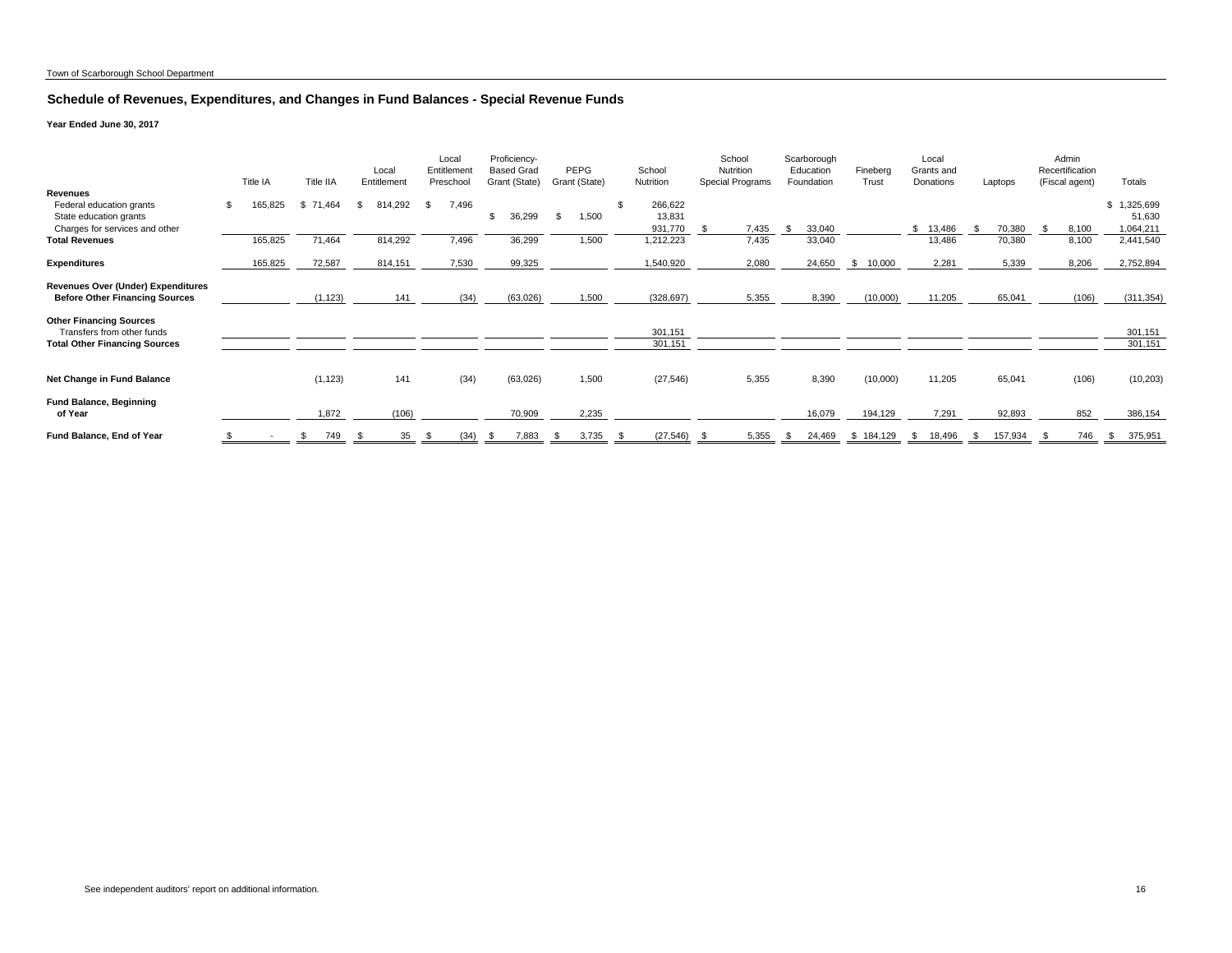# **Schedule of Revenues, Expenditures, and Changes in Fund Balances - Non-Major Capital Projects Funds**

|                                                                                    | 2007-2008<br>Projects | 2010-2011<br>Projects    | 2013-2014<br>Projects | 2014-2015<br>Projects | 2015-2016<br>Projects | Wentworth<br>School<br>Construction | 2016-2017<br>Projects | 2017-2018<br>Projects | <b>Totals</b>     |
|------------------------------------------------------------------------------------|-----------------------|--------------------------|-----------------------|-----------------------|-----------------------|-------------------------------------|-----------------------|-----------------------|-------------------|
| <b>Revenues</b><br>Local contribution                                              |                       |                          |                       |                       |                       |                                     | 56,000                |                       | 56,000            |
| Interest<br><b>Total Revenues</b>                                                  |                       |                          | 670<br>670            | 8,690<br>8,690        |                       | 79<br>79                            | 80,353<br>136,353     |                       | 89,792<br>145,792 |
| <b>Expenditures</b>                                                                |                       |                          |                       |                       |                       |                                     |                       |                       |                   |
| Purchased services                                                                 |                       | \$<br>3,430              | 33,782                | 124,786               | 125,802               |                                     | 1,088,029             | \$<br>197,374         | 1,573,203         |
|                                                                                    |                       | 3,430                    | 33,782                | 124,786               | 125,802               |                                     | 1,088,029             | 197,374               | 1,573,203         |
| <b>Revenues Under Expenditures Before</b><br><b>Other Financing Sources (Uses)</b> |                       | (3, 430)                 | (33, 112)             | (116,096)             | (125, 802)            | 79                                  | (951, 676)            | (197, 374)            | (1, 427, 411)     |
| <b>Other Financing Sources (Uses):</b><br>Bond proceeds                            |                       |                          |                       | 153,244               |                       |                                     | 953,631               |                       | 1,106,875         |
| Transfers (to) from other funds                                                    | 4,487                 |                          | 52,874                | 1,487                 | (5, 118)              | (1,300,559)                         | 89,135                | (37, 913)             | (1, 195, 607)     |
| <b>Total Other Financing Sources (Uses)</b>                                        | 4,487                 | $\overline{\phantom{a}}$ | 52,874                | 154,731               | (5, 118)              | (1,300,559)                         | 1,042,766             | (37, 913)             | (88, 732)         |
| Net Change in Fund Balance                                                         | 4,487                 | (3, 430)                 | 19,762                | 38,635                | (130, 920)            | (1,300,480)                         | 91,090                | (235, 287)            | (1,516,143)       |
| Fund Balance (Deficit), Beginning of Year                                          | (4, 487)              | 3,430                    | 65,978                | 26,850                | 135,114               | 1,300,480                           |                       |                       | 1,527,365         |
| Fund Balance (Deficit), End of Year                                                |                       |                          | \$<br>85,740          | 65,485                | 4,194                 | \$                                  | 91,090                | (235, 287)            | \$<br>11,222      |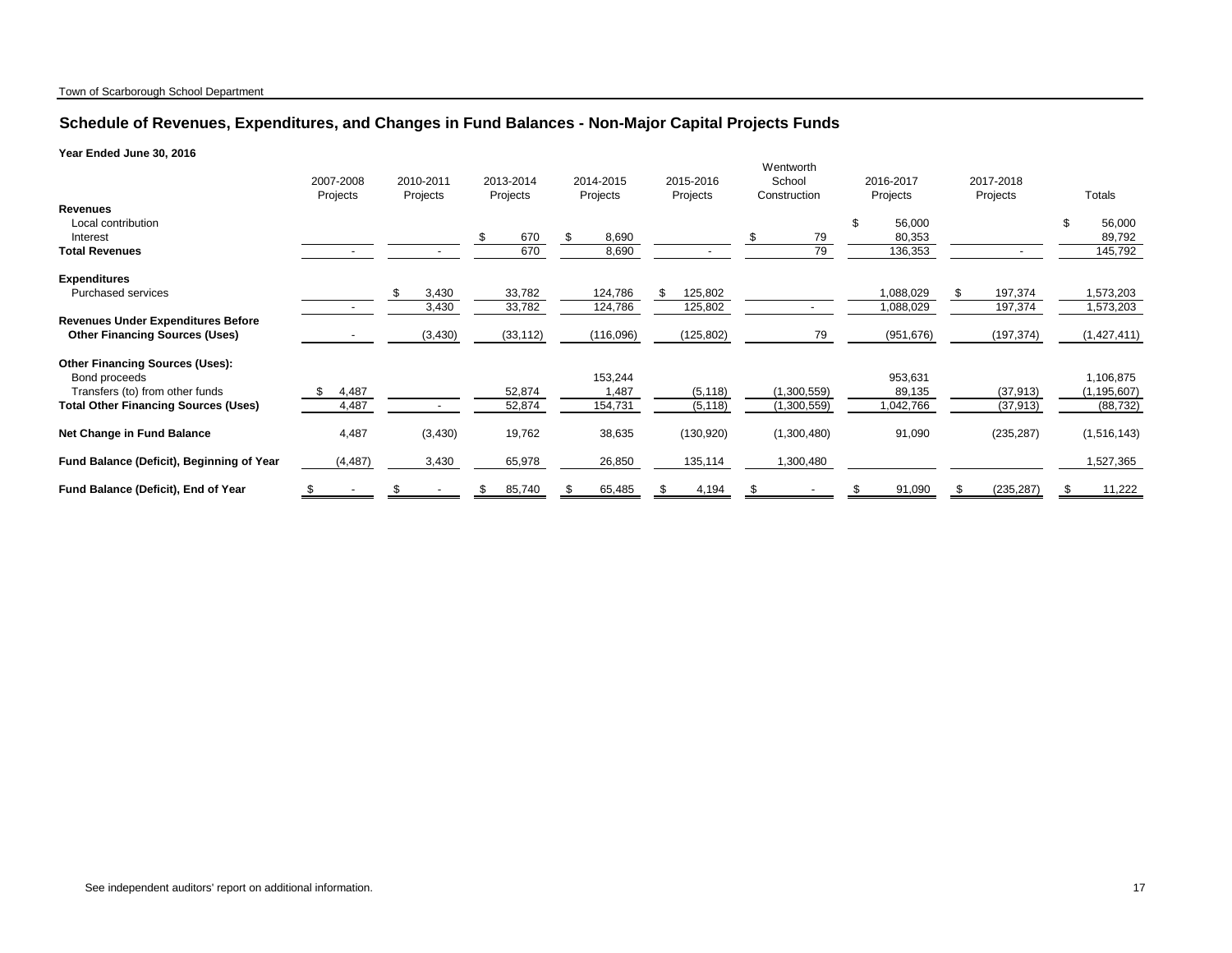# **Schedule of Changes in Fiduciary Net Position Private-Purpose Trust Funds**

|                                          | Beginning      |             |             |                | Ending  |  |  |
|------------------------------------------|----------------|-------------|-------------|----------------|---------|--|--|
|                                          | <b>Balance</b> | Additions   | Deductions  | <b>Balance</b> |         |  |  |
| <b>Private-Purpose Trust Funds:</b>      |                |             |             |                |         |  |  |
| <b>Shirley Grover Fund</b>               | \$<br>1,015    | \$<br>5     |             | \$             | 1,020   |  |  |
| Mary Campbell Pederson Fund              | 93,404         | 423         | \$<br>1,500 |                | 92,328  |  |  |
| Edith Warga Art Scholarship              | 101,245        | 455         | 2,500       |                | 99,200  |  |  |
| Packy McFarland Scholarship              | 182            |             |             |                | 183     |  |  |
| Roy Nelson Scholarship                   | 12             | 0           |             |                | 12      |  |  |
| Daniel Tranchemontagne Scholarship       | 1.109          | 5           |             |                | 1,114   |  |  |
| Virginia Jackson Scholarship             | 14,907         | 67          | 1,500       |                | 13,474  |  |  |
| Evelyn Chaddon Scholarship               | 317            |             |             |                | 318     |  |  |
| S. Dwight Howard Scholarship             | 2,607          | 11          | 150         |                | 2,468   |  |  |
| Bertha Libby-Lary Scholarship            | 11,094         | 50          | 250         |                | 10,894  |  |  |
| Kathy Pearson Scholarship                | 2,999          | 14          |             |                | 3,013   |  |  |
| Academic Decathlon Scholarship           | 1,247          | 6           |             |                | 1,253   |  |  |
| Class of 1976 Scholarship Fund           |                | 150         |             |                | 150     |  |  |
| <b>Total Private-Purpose Trust Funds</b> | 230,139        | \$<br>1,189 | 5,900       | S.             | 225,428 |  |  |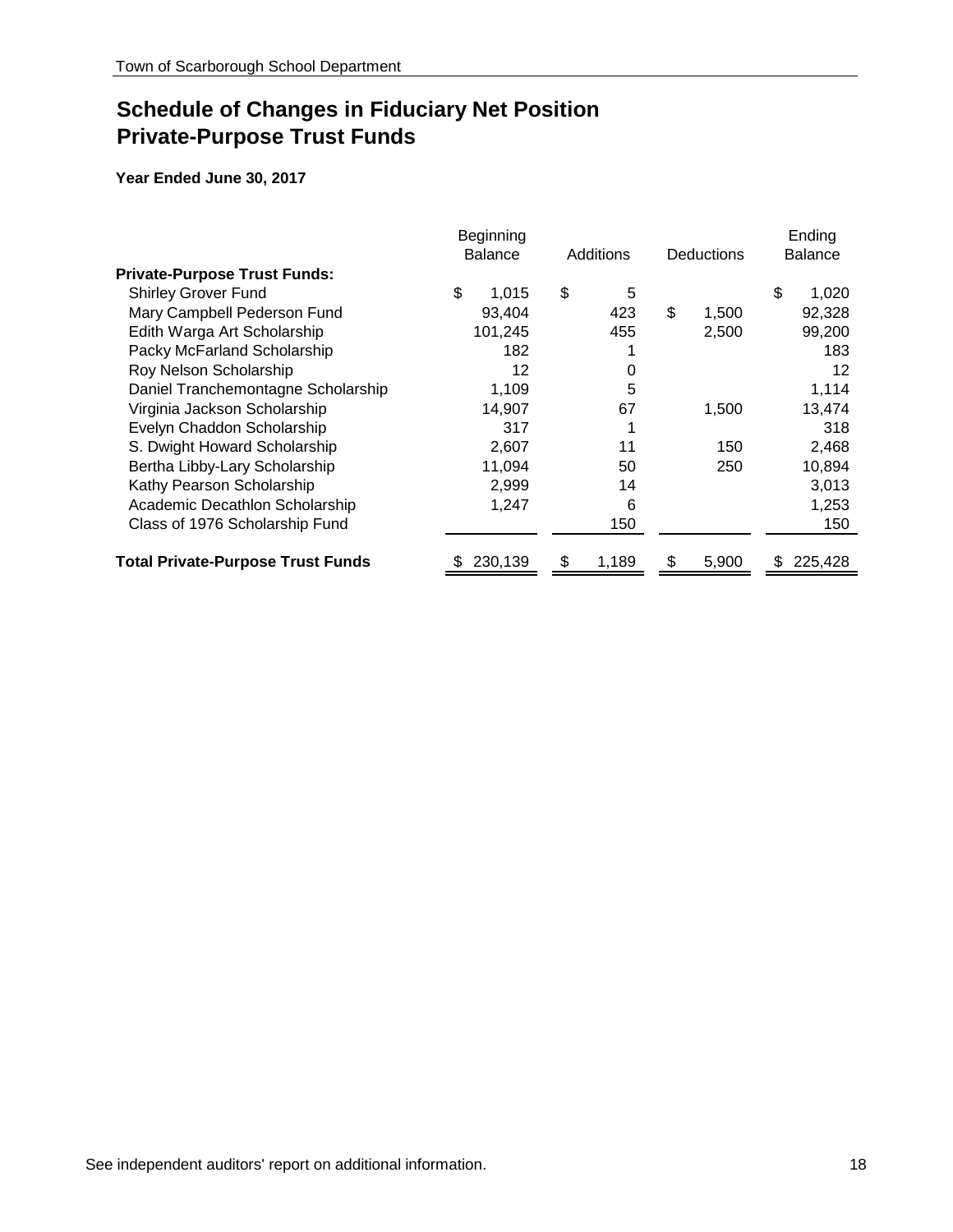# **Year Ended June 30, 2017**

## SUMMARY

|                                     | Beginning<br><b>Balance</b> | Cash<br>Receipts | Cash<br><b>Disbursements</b> | Ending<br><b>Balance</b> |
|-------------------------------------|-----------------------------|------------------|------------------------------|--------------------------|
| Scarborough High School             | \$<br>190,324               | \$<br>340,856    | \$<br>296,318                | \$<br>234,862            |
| Scarborough Middle School           | 44,674                      | 124,451          | 123,126                      | 45,998                   |
| Wentworth Intermediate School       | 32,698                      | 38,718           | 38,320                       | 33,096                   |
| <b>Eight Corners School</b>         | 7,863                       | 6,432            | 7,205                        | 7,090                    |
| <b>Blue Point School</b>            | 7,426                       | 6,866            | 9,158                        | 5,134                    |
| Pleasant Hill School                | 4,201                       | 7,451            | 4,679                        | 6,973                    |
| <b>Total Student Activity Funds</b> | 287,186                     | \$<br>524,773    | \$<br>478,806                | \$<br>333,153            |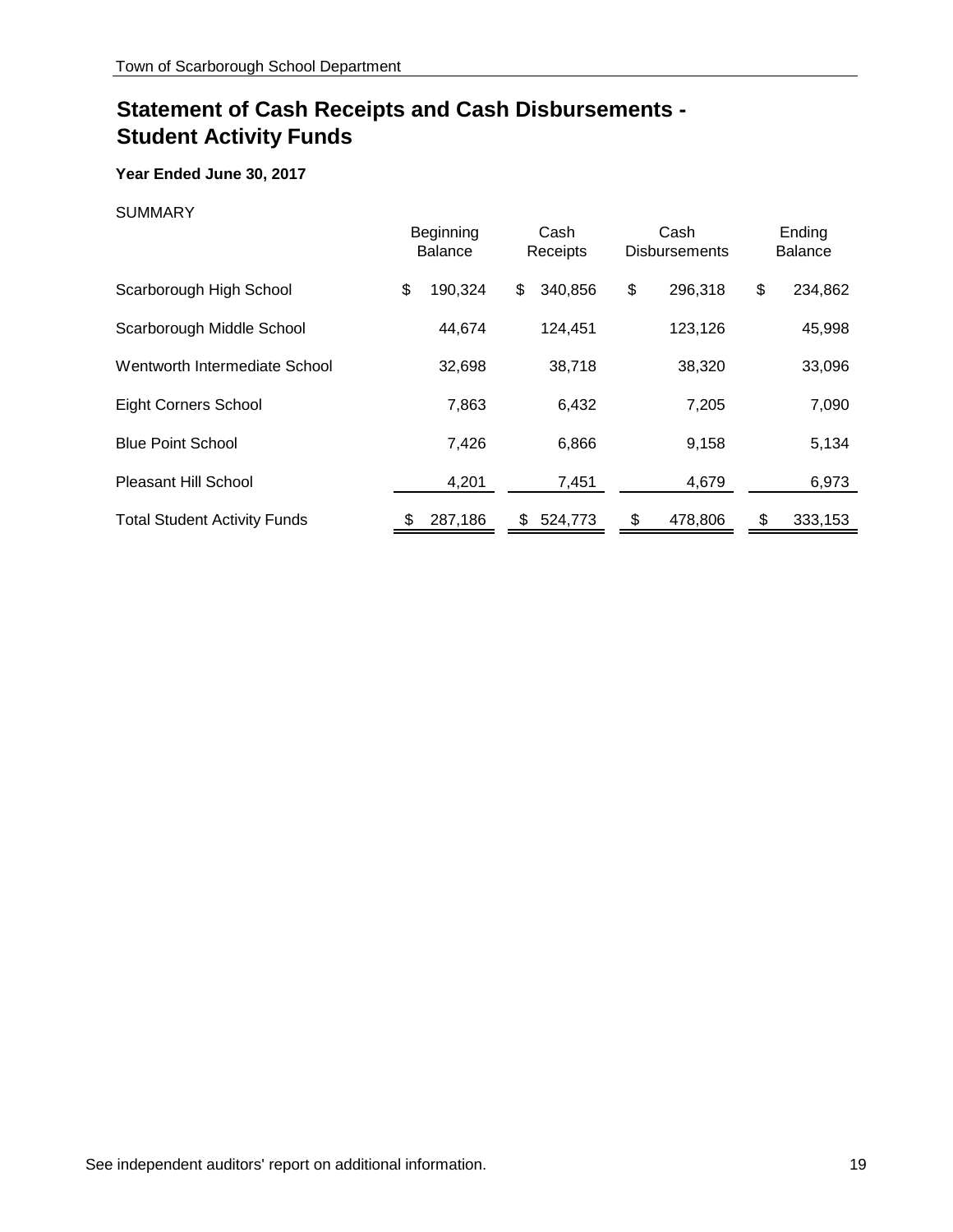### **Year Ended June 30, 2017**

#### SCARBOROUGH HIGH SCHOOL

|                                         | Beginning     | Cash          | Cash          | Ending         |  |
|-----------------------------------------|---------------|---------------|---------------|----------------|--|
|                                         | Balance       | Receipts      | Disbursements | <b>Balance</b> |  |
|                                         |               |               |               |                |  |
| Academic Decathlon                      | \$<br>80      | \$<br>1,861   | \$<br>1,717   | \$<br>224      |  |
| <b>Alternative Education</b>            | 395           | 1,362         | 1,361         | 396            |  |
| <b>Athletics</b>                        | 40,387        | 58,973        | 64,427        | 34,934         |  |
| <b>Athletics Concession</b>             | 49            | 23,649        | 23,533        | 164            |  |
| Auditorium                              | 138           | 90            | 111           | 116            |  |
| <b>Buddy System</b>                     |               | 300           |               | 300            |  |
| Chorus                                  | 7,589         | 1,992         | 1,083         | 8,498          |  |
| Civil Rights Team                       | 620           |               | 303           | 317            |  |
| Class of 2015                           | 1,548         |               | 1,500         | 48             |  |
| Class of 2016                           | 5,265         |               | 265           | 5,000          |  |
| Class of 2017                           | 14,670        |               | 9,904         | 4,766          |  |
| Class of 2018                           | 2,372         | 22,954        | 11,268        | 14,058         |  |
| Class of 2019                           |               | 1,611         | 56            | 1,555          |  |
| Class of 2020                           |               | 265           | 70            | 196            |  |
| <b>ECOS</b>                             | 2,333         | 1,076         | 1,347         | 2,061          |  |
| General Account                         | 1,030         | 6,275         | 6,208         | 1,097          |  |
| <b>GSA</b>                              | 885           | 445           | 573           | 758            |  |
| Guidance                                | 18,015        | 46,657        | 44,447        | 20,225         |  |
| Key Club                                | 4,413         | 6,888         | 7,785         | 3,516          |  |
| Laptop Fees                             |               | 42,543        | 42,510        | 33             |  |
| Library                                 | 1,448         | 213           | 27            | 1,633          |  |
| Lisa Ruhman Grant                       |               | 1,350         | 1,350         |                |  |
| Model UN                                | 1,851         | 6,748         | 5,560         | 3,039          |  |
| <b>NHS</b>                              | 1,710         |               | 603           | 1,107          |  |
| <b>Natural Helpers</b>                  | 271           |               |               | 271            |  |
| Oak Hill Players                        | 23,924        | 44,963        | 40,172        | 28,716         |  |
| One Act Play                            | 929           | 1,168         | 777           | 1,320          |  |
| Project AWARE                           | 250           |               |               | 250            |  |
| Project G.R.A.C.E.                      | 103           | 6,673         | 6,673         | 103            |  |
| <b>SAAF Fund</b>                        | 1,696         |               | 180           | 1,516          |  |
| Scholarship                             | 5,420         | 4,026         | 2,000         | 7,446          |  |
| <b>School Store</b>                     | 1,996         | 3,357         | 2,524         | 2,829          |  |
| Seeds of Peace                          | 1,600         |               |               | 1,600          |  |
| <b>SHS Boys Tennise Boosters</b>        | 1,869         | 430           |               | 2,298          |  |
| <b>SHS Girls Lacrosse Boosters</b>      |               | 26,993        | 5,034         | 21,960         |  |
| <b>SHS Golf Boosters</b>                | 458           | 80            |               | 537            |  |
| <b>SHS Soccer Boosters</b>              |               | 12,170        |               | 12,170         |  |
| <b>STEM</b>                             | 250           |               |               | 250            |  |
| Steven Delano Memorial Fund             | 300           |               |               | 300            |  |
| Storm for a Cure (was Pink Ribbon Club) | 352           | 1,396         | 1,404         | 344            |  |
| <b>Student Art</b>                      | 189           |               |               | 189            |  |
|                                         |               |               |               |                |  |
| <b>Student Council</b>                  | 439           | 210           | 290           | 359            |  |
| <b>Study Center</b>                     | 44,363        | 5,700         | 1,200         | 48,863         |  |
| Sunshine Fund                           | 3             | 464           | 460           | 7              |  |
| <b>Video Productions</b>                | 623           | 50            | 249           | 424            |  |
| Yearbook                                | 1,510         | 7,926         | 9,349         | 87             |  |
| <b>Unassigned Retained Earnings</b>     | (1,020)       |               |               | (1,020)        |  |
|                                         | \$<br>190,324 | 340,856<br>\$ | \$<br>296,318 | \$<br>234,862  |  |

See independent auditors' report on additional information. **20** 20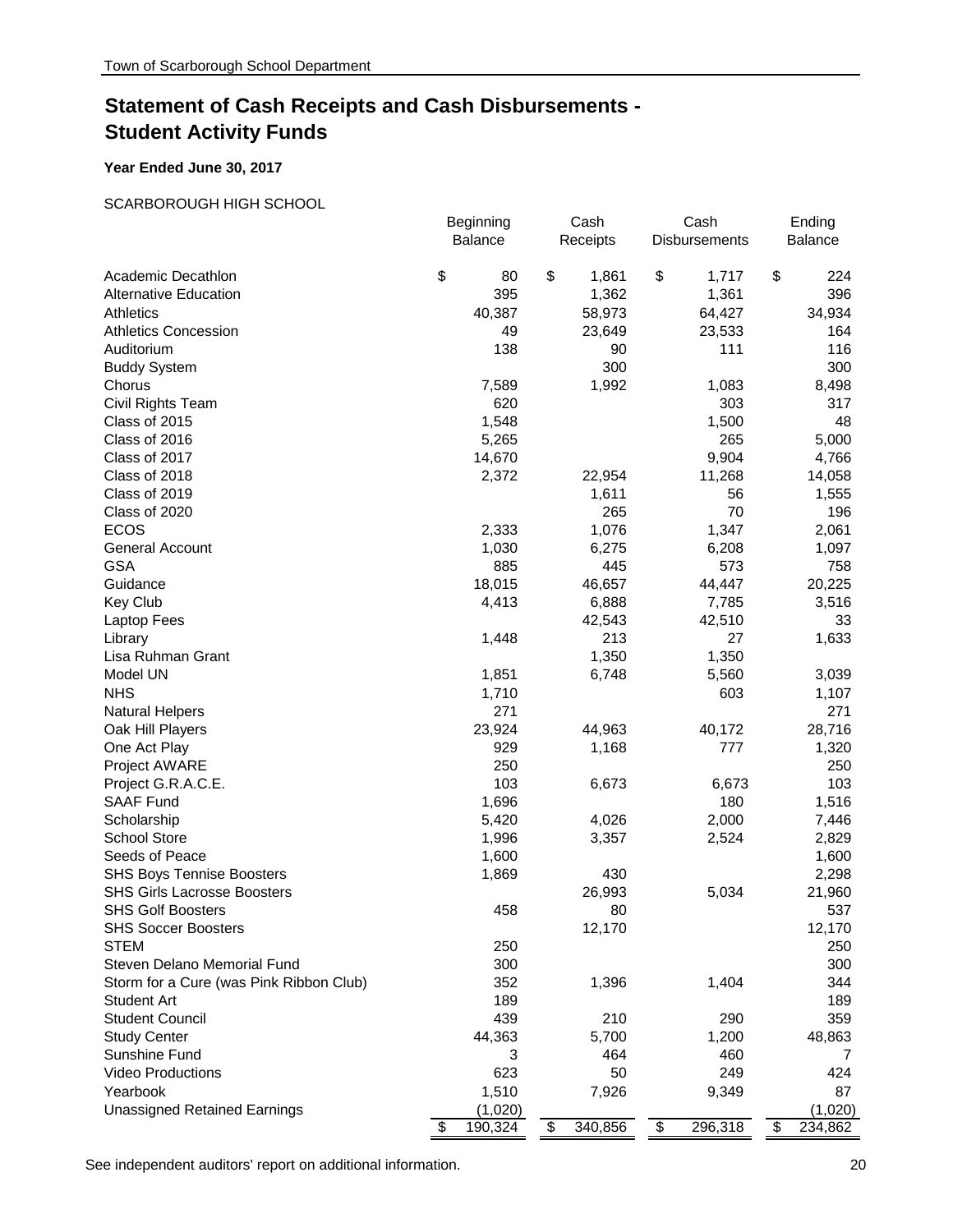### **Year Ended June 30, 2017**

## SCARBOROUGH MIDDLE SCHOOL

|                                     | Cash<br>Beginning |    |          | Cash                     |         | Ending |                |  |
|-------------------------------------|-------------------|----|----------|--------------------------|---------|--------|----------------|--|
|                                     | <b>Balance</b>    |    | Receipts | <b>Disbursements</b>     |         |        | <b>Balance</b> |  |
| <b>Athletics</b>                    | \$<br>1,682       | \$ | 7,025    | \$                       | 8,700   | \$     | $\overline{7}$ |  |
| Band & Music                        | 85                |    | 750      |                          | 750     |        | 85             |  |
| Bike-a-thon                         |                   |    | 8,558    |                          | 8,292   |        | 266            |  |
| <b>Box Tops/Soup Labels</b>         | 1,080             |    | 440      |                          | 767     |        | 753            |  |
| <b>Builder's Club</b>               | 563               |    | 1,097    |                          | 1,040   |        | 620            |  |
| Class of 2020                       | 1,160             |    |          |                          | 1,160   |        |                |  |
| Class of 2021                       | 5,410             |    | 15,267   |                          | 17,068  |        | 3,609          |  |
| Class of 2022                       | 5,675             |    | 10,542   |                          | 14,428  |        | 1,789          |  |
| Class of 2023                       |                   |    | 20,261   |                          | 14,551  |        | 5,710          |  |
| Clynk 6th Grade                     | 90                |    | 430      |                          | 145     |        | 375            |  |
| Clynk 7th Grade                     | 129               |    | 155      |                          | 53      |        | 231            |  |
| Clynk 8th Grade                     | 94                |    | 553      |                          | 144     |        | 503            |  |
| Encore                              | 523               |    | 45       |                          | 495     |        | 73             |  |
| <b>General Fund</b>                 | 1,023             |    | 5,383    |                          | 6,247   |        | 159            |  |
| <b>Grants &amp; Donations</b>       | 3,861             |    | 882      |                          | 2,052   |        | 2,691          |  |
| <b>Grants &amp; Donations: Math</b> | 902               |    |          |                          |         |        | 902            |  |
| Health II                           | 349               |    | 629      |                          | 721     |        | 257            |  |
| Laptops                             |                   |    | 12,773   |                          | 7,724   |        | 5,049          |  |
| Library                             | 3,009             |    | 5,331    |                          | 3,974   |        | 4,367          |  |
| Lost Books                          | 613               |    | 32       |                          | 474     |        | 170            |  |
| Math Team                           | 47                |    |          |                          | 42      |        | 4              |  |
| <b>Operation Cupid</b>              | 112               |    | 485      |                          | 403     |        | 194            |  |
| Pepsi Cola                          | 344               |    | 203      |                          | 270     |        | 276            |  |
| Project G.R.A.C.E.                  | 202               |    |          |                          |         |        | 202            |  |
| Read-a-thon                         | 121               |    | 15,634   |                          | 15,664  |        | 91             |  |
| Red Storm Strikes Out Cancer        | 80                |    | 1,948    |                          | 2,028   |        |                |  |
| <b>School Store</b>                 | 1,597             |    | 480      |                          | 305     |        | 1,772          |  |
| <b>STEM</b>                         | 216               |    |          |                          |         |        | 216            |  |
| <b>Student Advocacy</b>             | 412               |    | 175      |                          | 85      |        | 502            |  |
| <b>Student Council</b>              | 67                |    | 1,961    |                          | 1,435   |        | 592            |  |
| Sunshine Fund                       | 283               |    | 630      |                          | 913     |        | $\mathbf 0$    |  |
| <b>Theater Team</b>                 | 6,266             |    | 9,649    |                          | 4,592   |        | 11,322         |  |
| Wellness                            | 1,124             |    |          |                          | 1,090   |        | 34             |  |
| Yearbook                            | 7,554             |    | 3,135    |                          | 7,514   |        | 3,176          |  |
|                                     | \$<br>44,674      | \$ | 124,451  | $\overline{\mathcal{E}}$ | 123,126 | \$     | 45,998         |  |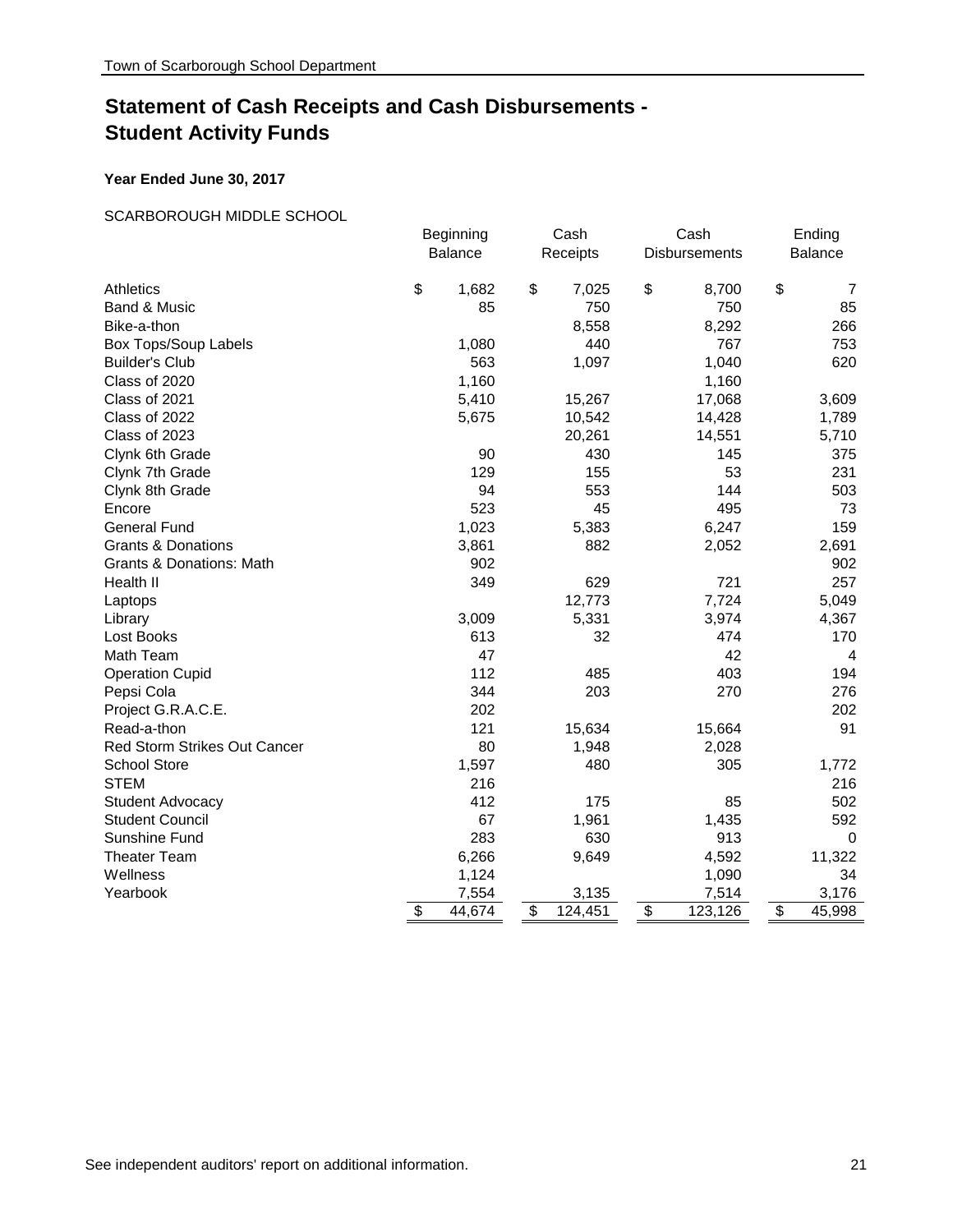# **Year Ended June 30, 2017**

## WENTWORTH INTERMEDIATE SCHOOL

|                          | Beginning<br><b>Balance</b> | Cash<br>Receipts |          | Cash<br><b>Disbursements</b> |        | Ending<br><b>Balance</b> |        |
|--------------------------|-----------------------------|------------------|----------|------------------------------|--------|--------------------------|--------|
| Clynk Schoolwide         | \$<br>2,227                 | \$               | 1,341    | \$                           | 2,289  | \$                       | 1,279  |
| 3rd Grade Field Trip     |                             |                  | 2,053.00 |                              | 1,785  |                          | 268    |
| 4th Grade Field Trip     |                             |                  | 4,988    |                              | 3,770  |                          | 1,218  |
| 5th Grade Field Trip     | 2,475                       |                  | 3,908    |                              | 5,105  |                          | 1,278  |
| Garden - Stuart          | 3,721                       |                  | 4,228    |                              | 3,650  |                          | 4,299  |
| General                  | 16,559                      |                  | 1,032    |                              | 3,799  |                          | 13,791 |
| Laptops                  |                             |                  | 4,510    |                              | 4,010  |                          | 500    |
| Library                  | 3,908                       |                  | 9,830    |                              | 8,478  |                          | 5,260  |
| Music                    | 16                          |                  | 913      |                              | 929    |                          |        |
| Sunshine Fund            | 94                          |                  | 1,346    |                              | 971    |                          | 469    |
| Yearbooks                | 16                          |                  | 4,568    |                              | 3,533  |                          | 1,051  |
| <b>Unassigned Credit</b> | 3,683                       |                  |          |                              |        |                          | 3,683  |
|                          | \$<br>32,698                | \$               | 38,718   | \$                           | 38,320 |                          | 33,096 |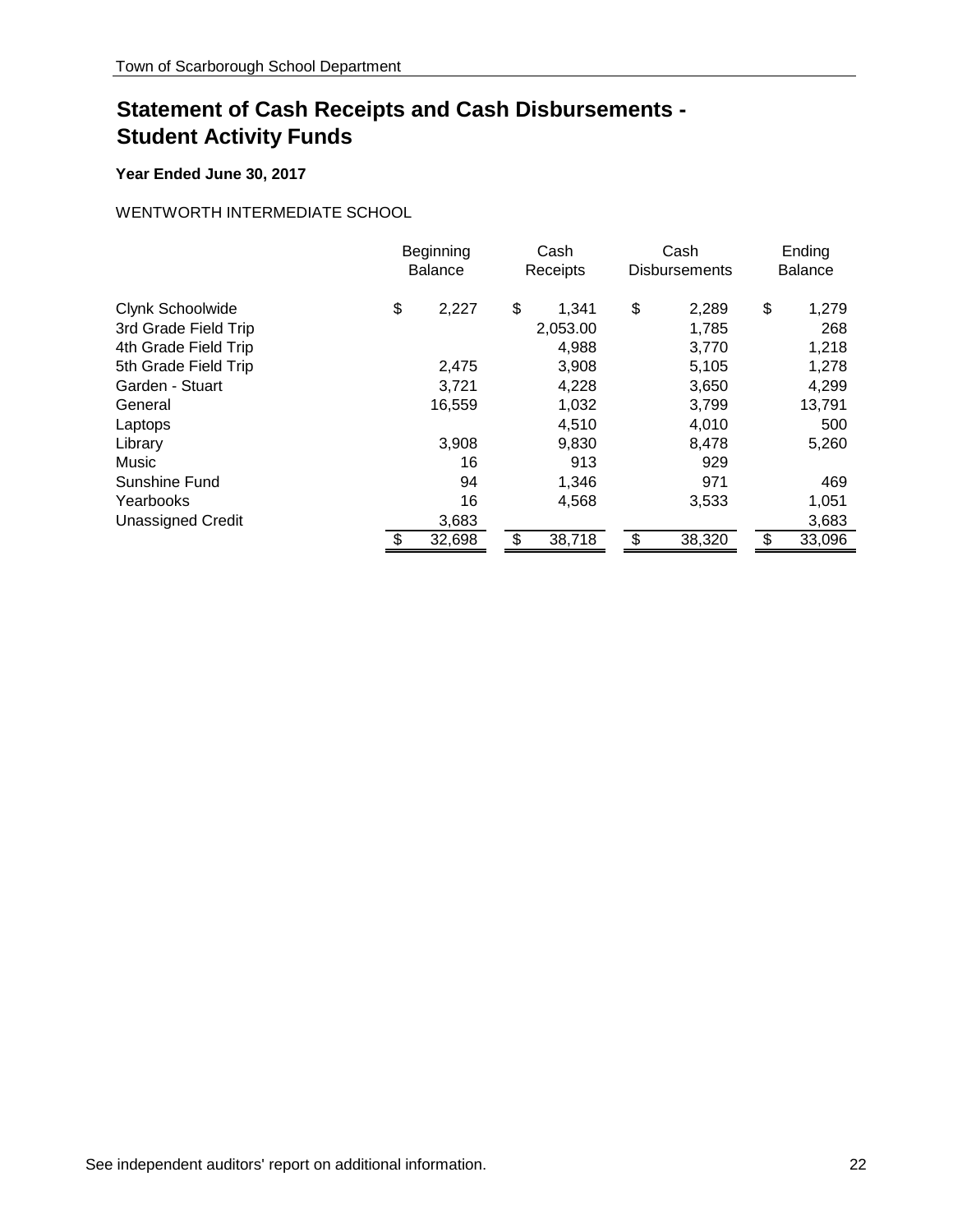**Year Ended June 30, 2017**

# EIGHT CORNERS SCHOOL

| <b>Beginning Balance</b>   | \$<br>7,863 |
|----------------------------|-------------|
| <b>Receipts:</b>           |             |
| <b>Field Trips</b>         | 945         |
| <b>Instr Supplies</b>      | 66          |
| Library                    | 1,246       |
| Miscellaneous              | 1,842       |
| <b>Office Supplies</b>     | 438         |
| <b>Student Enrichment</b>  | 1,327       |
| Sunshine Fund              | 568         |
| <b>Total Receipts</b>      | 6,432       |
| <b>Disbursements:</b>      |             |
| <b>Field Trips</b>         | 628         |
| <b>Instr Supplies</b>      | 149         |
| Library                    | 674         |
| Miscellaneous              | 3,093       |
| <b>Office Supplies</b>     | 460         |
| <b>Staff Enrichment</b>    | 111         |
| <b>Student Enrichment</b>  | 1,508       |
| Sunshine Fund              | 582         |
| <b>Total Disbursements</b> | 7,205       |
| <b>Ending Balance</b>      | \$<br>7,090 |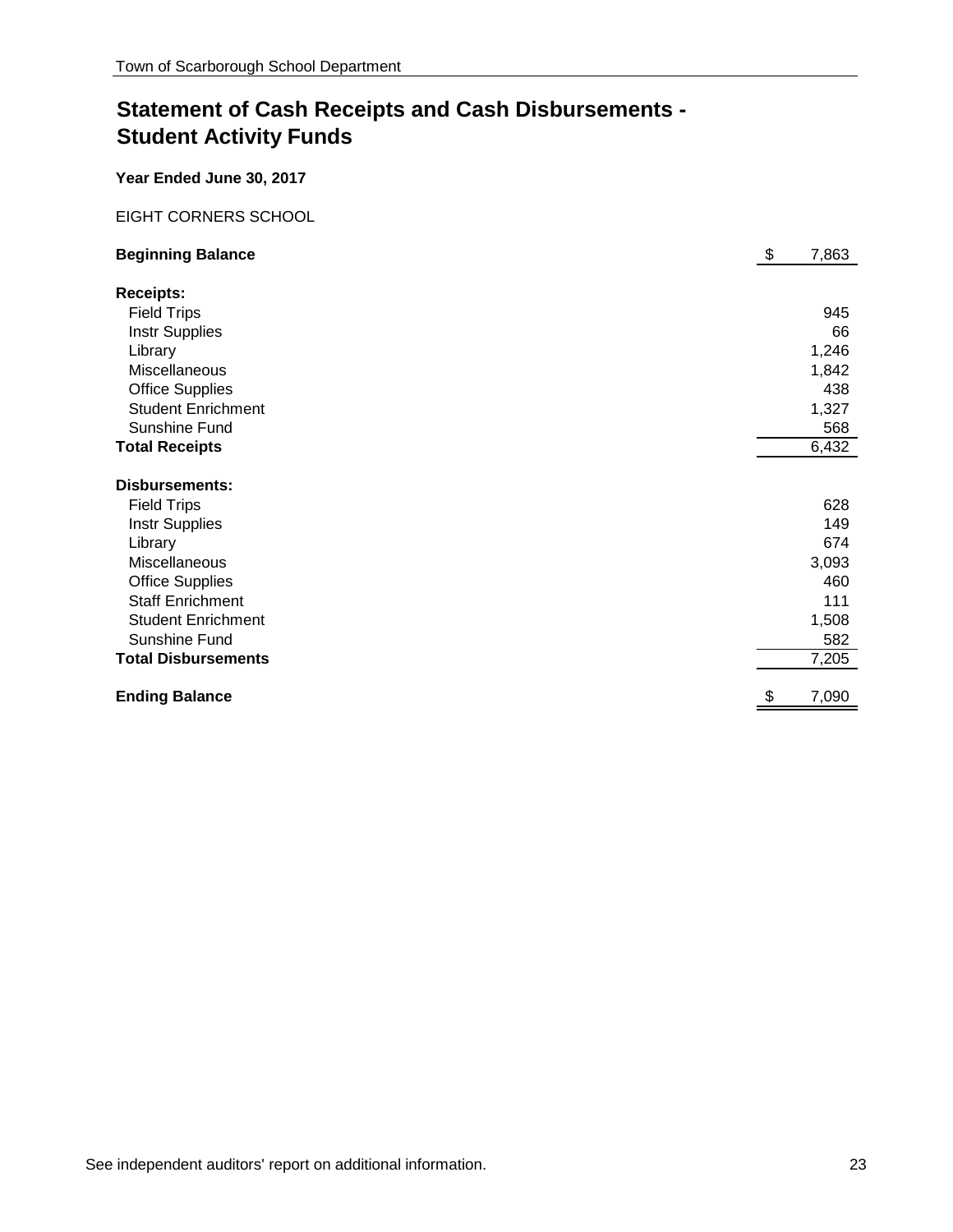**Year Ended June 30, 2017**

# BLUE POINT SCHOOL

| <b>Beginning Balance</b>   | \$<br>7,426 |
|----------------------------|-------------|
| <b>Receipts:</b>           |             |
| General                    | 1,283       |
| Library                    | 1,161       |
| <b>PTA</b>                 | 4,422       |
| <b>Total Receipts</b>      | 6,866       |
| <b>Disbursements:</b>      |             |
| General                    | 5,762       |
| Library                    | 907         |
| <b>PTA</b>                 | 2,489       |
| <b>Total Disbursements</b> | 9,158       |
| <b>Ending Balance</b>      | \$<br>5,134 |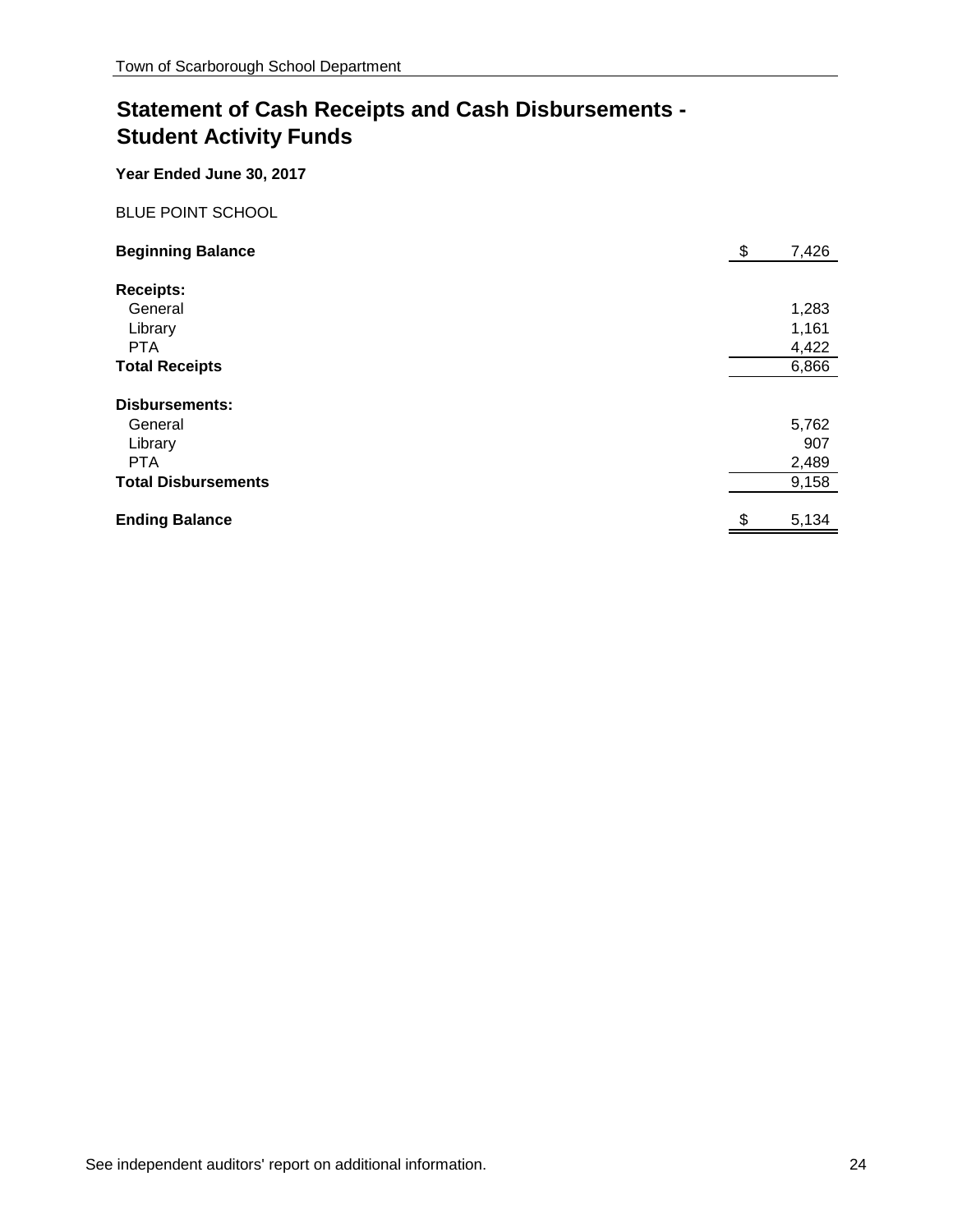**Year Ended June 30, 2017**

PLEASANT HILL

| <b>Beginning Balance</b>   | \$<br>4,201 |
|----------------------------|-------------|
| <b>Receipts:</b>           |             |
| <b>Clynk Bottle Drives</b> | 972         |
| <b>Field Trips</b>         | 554         |
| General                    | 2,095       |
| Library                    | 807         |
| Playground (PTA)           | 1,870       |
| <b>T-Shirts</b>            | 903         |
| Wellness                   | 250         |
| <b>Total Receipts</b>      | 7,451       |
| <b>Disbursements:</b>      |             |
| <b>Clynk Bottle Drives</b> | 750         |
| <b>Field Trips</b>         | 554         |
| General                    | 1,742       |
| Library                    | 905         |
| <b>T-Shirts</b>            | 550         |
| Wellness                   | 178         |
| <b>Total Disbursements</b> | 4,679       |
|                            |             |
| <b>Ending Balance</b>      | \$<br>6,973 |